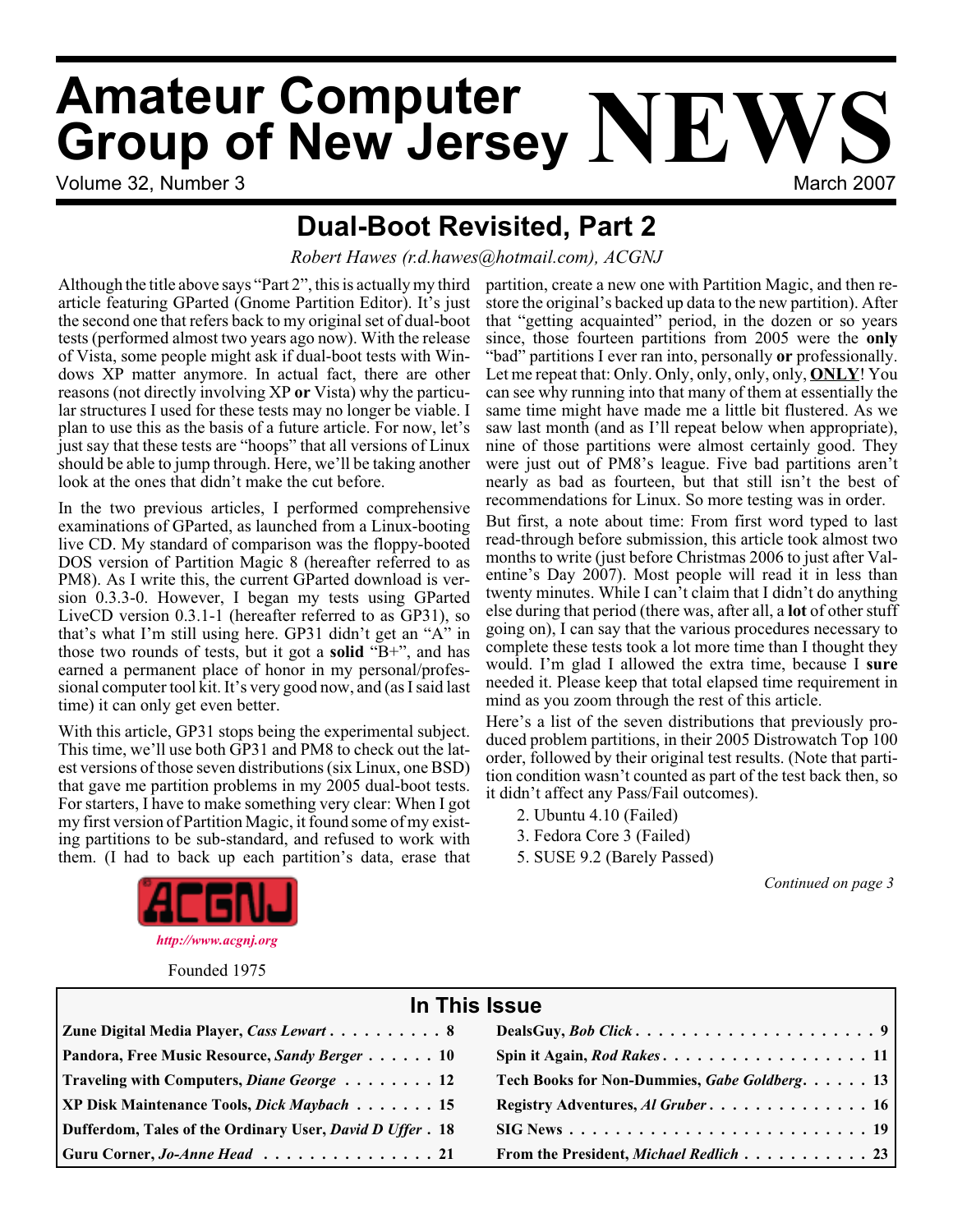#### **Officers, Directors and Leaders Officers Board of Directors**<br> **President Director Mike Redlich** (908) 246-0410 **Director Emeritus** President Mike Alexander Mike Sol Libes (609) 520-9024<br>
President Mike Bill Farrell (732) 572-3481<br>
President Mike Bill Farrell (732) 572-3481 Vice President Mark Douches (908) 889-2366 Through 2008 Bill Farrell (732) 572-3481 Treasurer Lela Rames **David McRichie** David McRichie Secretary Evan Williams (908) 359-8070 Lenny Thomas Past President Frank Warren (908) 756-7898 Malthi Masurekar (732) 560-1534 **Special Interest Groups** Through 2007 Gregg McCarthy Net Jim Wong 31 Jim Wong 2008) 353-8036 Best Choice Investment Norm Wiss<br>
C Languages Bruce Arnold (908) 735-7898 (908) 700 Morm Wiss (973) 560-9070 C Languages Bruce Arnold (908) 735-7898<br>Firefox Activity David McRitchie Firefox Activity David McRitchie **Standing Committees** Genealogy Frank Warren (908) 756-1681 APCUG Rep. Frank Warren (908) 756-1681 Investing Jim Cooper Facilities Facilities John Raff (973) 992-9002<br>Java Michael Redlich (908) 537-4915 Financial Mark Douches (908) 889-2366 Java Michael Redlich (908) 537-4915 Financial Mark Douches (908) 889-2366 Layman's Forum Matthew Skoda (908) 359-8842 Historian Lenny Thomas LUNICS Andreas Meyer Membership Mark Douches (908) 889-2366 NJ Gamers Gregg McCarthy Newsletter — open — open — Online Auction Bill Brown Trenton ComputerFest Mike Redlich (908) 246-0410 VBA & Excel James Ditaranto (201) 986-1104 John Raff (973) 992-9002 Web Dev Evan Williams (908) 359-8070 Vendor Liaison Bill Farrell (732) 572-3481 Window Pains John Raff (973) 560-9070 Webmaster John Raff (973) 992-9002

### **ACGNJ News**

**Editor**

Barbara DeGroot 145 Gun Club Road Palmerton PA 18071 Tel: (570) 606-3596 bdegroot@ptd.net

**Publisher**

#### **Associate Editor** Bill Farrell (732) 572-3481 *wfarr18124@aol.com*

**ACGNJ News** is published by the Ama- teur Computer Group of New Jersey, In- corporated (ACGNJ), PO Box 135, Scotch Plains NJ 07076. ACGNJ, a non-profit ed-<br>ucational corporation, is an independent computer user group. Opinions expressed<br>herein are solely those of the individual author or editor. This publication is **Copy-**<br>right © 2007 by the Amateur Computer<br>Group of New Jersey, Inc., all rights re-**Group of New Jersey, Inc., all rights re- served. Permission to reprint with ap- propriate credit is hereby given to non-profit organizations.**

**Submissions:** Articles, reviews, cartoons, illustrations. Most common formats are acceptable. Graphics embedded in the docu-<br>ment must also be included as separate files. Fax or mail hard copy and/or disk to editor: OR e-mail to Editor. **Always con**firm. Date review and include name of word processor used, your name, address and phone *and* name, address and phone of manufacturer, if available.

**Tips for reviewers:** Why does anyone need it? Why did you like it or hate it? Ease (or difficulty) of installation, learning and use. Would you pay for it?

**Advertising:** Non-commercial announce- ments from members are free. Commercial ads 15 cents per word, \$5 minimum. Camera ready display ads: Full page (7 x 10 inches) \$150, two-thirds page (4½ x 10) \$115, half-page \$85, one-third \$57, quarter \$50, eighth \$30. Discount 10% on 3 or more con- secutive insertions. Enclose payment.

**Publication Exchange:** Other computer user groups are invited to send a subscription to ACGNJ at the address below. We will re- spond in kind.

**Address Changes** should be directed to Martin Rosenblum (*m.rosenblum@ieee.org*) and/or to his attention at ACGNJ at the ad- dress below.

**Membership**, including subscription: 1 year \$25, 2 years \$40, 3 years \$55. Student or Senior Citizen (over 65): 1 year \$20, 3 years \$45. Family of member, without subscription, \$10 per year. Send name, address and payment to ACGNJ, PO Box 135, Scotch Plains NJ 07076.

**Typographic Note**: The ACGNJ News is produced using Corel Ventura 5. Font fami- lies used are Times New Roman (TT) for body text, Arial (TT) for headlines.

#### **E-Mail Addresses**

Here are the e-mail addresses of ACGNJ Officers, Directors and SIG Leaders (and the Newsletter Editor). This list is also at (*<http://www.acgnj.org/officers.html>*).

| <b>Bruce Arnold</b>  | barnold@blast.net            |
|----------------------|------------------------------|
| <b>Bill Brown</b>    | onlineauction@acgnj.org      |
| Jim Cooper           | jim@thecoopers.org           |
| Barbara DeGroot      | bdegroot@ptd.net             |
| <b>Mark Douches</b>  | pcproblems@pobox.com         |
| <b>Bill Farrell</b>  | wfarr18124@aol.com           |
| Sol Libes            | sol@libes.com                |
| Malthi Masurekar     | masureka@umdnj.edu           |
| Gregg McCarthy       | greggmc@optonline.net        |
| David McRichie       | dmcritchie@hotmail.com       |
| Andreas Meyer        | lunics@acgnj.org             |
| Arnold Milstein      | mrflark@yahoo.com            |
| John Raff            | john@jraff.com               |
| Lela Rames           | lrames@att.net               |
| Mike Redlich         | mike@redlich.net             |
| Matt Skoda           | som359@aol.com               |
| Keith Sproul         | ksproul@noc.rutgers.edu      |
| Lenny Thomas         | lennythomas@technologist.com |
| <b>Scott Vincent</b> | scottvin@optonline.net       |
| Frank Warren         | kb4cyc@webwarren.com         |
| Evan Williams        | nhpressgo@blast.net          |
| Norm Wiss            | cut.up@verizon.net           |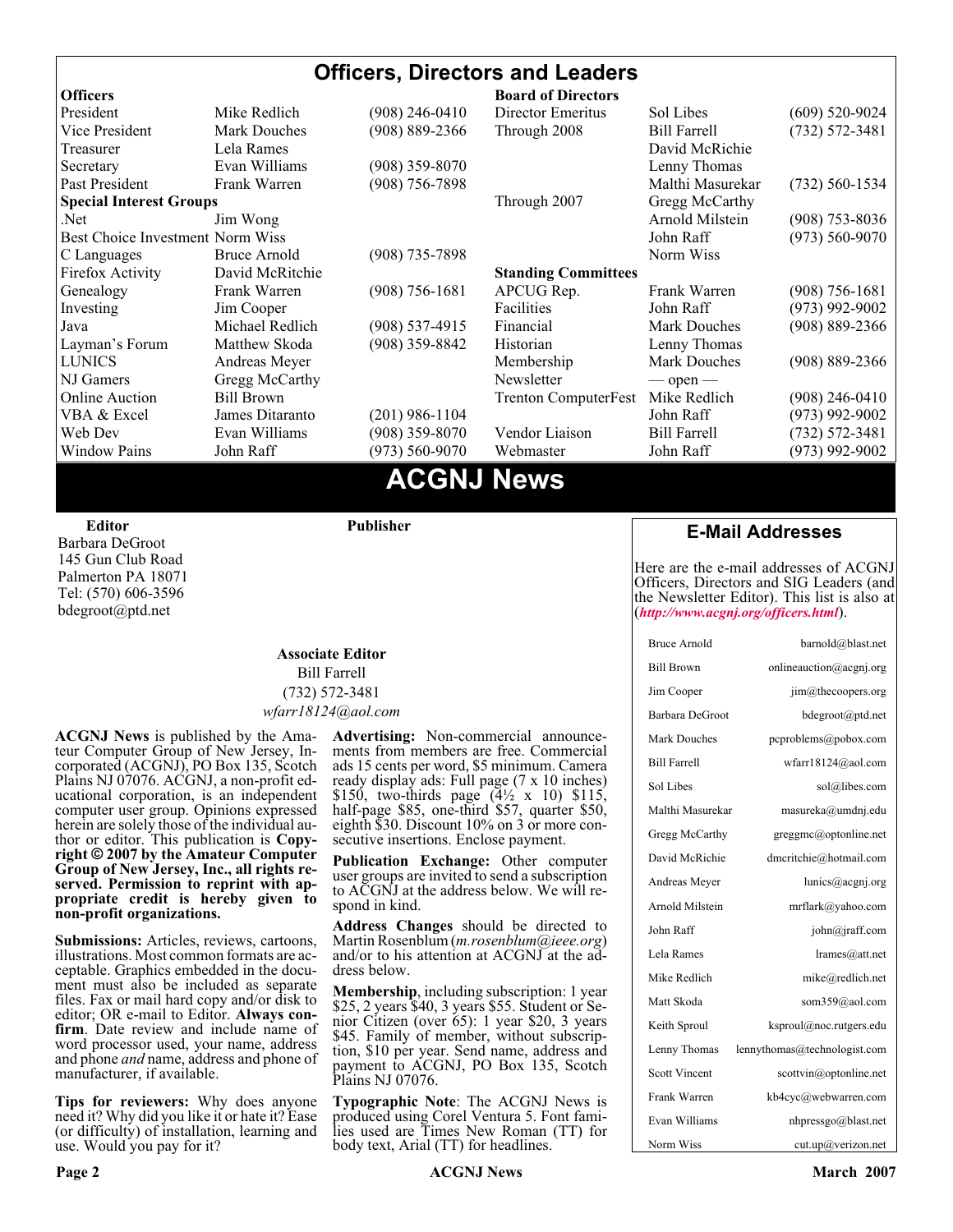13. PCLinuxOS 0.81a (Passed) 17. Yoper 2.1 (Passed) 44. Minislack 1.0.1 (Passed) Over 100. PC-BSD 0.6 (Passed)

Now, here they are in **current** order (which changed a bit since last month), with their current version numbers and CD counts:

1. Ubuntu 6.10 (1 CD) 2. openSUSE 10.2 (7 CDs) 3. Fedora Core 6 (5 CDs) 5. PCLinuxOS 0.93a (1 CD) 13. Zenwalk (formerly Minislack) 4.2 (1 CD) 28. PC-BSD 1.3.01 (2 CDs) 102. Yoper 3.0 Beta (1 CD)

I re-did the five that passed the 2005 tests first, saving Ubuntu and Fedora Core for last. The test computer was the same one used for the last two articles; containing a SOYO SY-K7VTA Pro motherboard with an AMD Athlon 1.7 GHz. processor, 768 MB memory, an NVIDIA TNT2 AGP video card, a built-in VIA AC97 sound card, a Western Digital 80 GB IDE hard disk as the primary master and a Sony CD/DVD reader as the primary slave. A Linksys LNE100TX ethernet card and a Netgear DSL router provided the internet connection. This same computer was used for the 2005 experiments; except it had a Maxtor 80 GB hard disk and only 512 MB of memory back then.

Speaking of the 2005 tests, someone might ask me; "Why did you do them in the first place?" Well, I got the idea while watching John Raff add a Fedora Core 3 dual boot system to the club computer. Quoting my then-self; "John had to be very careful not to do any damage to the club's existing XP SP2 system, but I can recklessly and irresponsibly blow out all the hard drives I want". That's exactly what I did then, and what I repeated now. For this article, I've dispensed with the "round" structure I used in the recent articles, and gone back to the structure I used in the very first article.

Nit-Picker's Note: I have an aversion to printing something that I **know** isn't true. Further into this article, the term "logical partition" will appear. Both PM8 and GP31 claim to be able to identify and manipulate them, and yet **there's no such thing as a logical partition**. I had a detailed explanation I was going to insert here, but it passed 300 words and wasn't even half done. I realized that it was much more than a note, so I pulled it. Maybe it'll become an article on its own someday. Here are the highlights: One hard disk can have a maximum of **four** partitions. There are only **two** types of partitions: primary and extended. There are **two** types of drives: physical and logical. One primary partition can contain one and only one physical drive. One extended partition can contain many logical drives. Drives can, in turn, be formatted into at least ninety-one file systems. Those formatted drives are what the operating systems actually interact with, **not** the partitions. Unfortunately, the word "drive" is used in many other areas of computing, but the word "partition" is not. Programs such as

PM8 and GP31, which actually manipulate physical or logical **drives,** say that they are manipulating primary or logical partitions instead so that they can use that exclusive word. Because of their one-to-one correspondence, saying "primary partition" instead of "physical drive", while less informative, isn't wrong either. However, substituting "logical partition" for "logical drive" (with the accompanying phrase "inside an extended partition" implied, if not stated outright) is just **not** right. Yet, sometimes using the absolutely correct terminology can cause more problems than it solves. I think that might be the case here, so I'll use "logical partition" below, but I **won't** like it.

#### **Round One: Standalone Installation**

In the 2005 round one, each distribution had to pass only two tests. It had to access the internet "out-of-the-box" (via DHCP from the DSL router), and it had to play something through the built-in AC97 sound card. You wouldn't think this would be too much to ask, yet 42% of the distributions I tested back then couldn't do one or the other. This time, I added making "good" partitions as the third criteria. When checking partitions, I used PM8 first. For those partition types it can read, it's still my favorite. Especially when working with older computers, booting from a floppy is still better than booting from a CD, if you can. Also, I greatly prefer the way PM8 exposes any partition table problems up front. However, GP31 has now become my highly valued "second opinion".

#### **Round One, Test One: openSUSE 10.2**

In 2005, SUSE 9.2 came on multiple CDs or a single 3.13 GB DVD. I picked the DVD. At the time, the ISO image for that disk was the biggest file I'd ever downloaded. I was anxious to see how an install DVD performed, so I tested it first. I guess I started out in a more forgiving frame of mind than I possessed later on, because I gave SUSE 9.2 a low but passing grade. It claimed to have detected and installed my sound card, but I couldn't get it to make a sound. In any of the subsequent tests I performed, that would have been an automatic failure. Thus, openSUSE 10.2 was the only installation I thought might fail this time due to lack of sound.

In my 2005 tests (and in my repeat test last month), SUSE 9.2 created two primary partitions. PM8 correctly recognized the small one as a Linux Swap partition, but it identified the large one as a yellow Ext2 partition. (Remember, yellow is the color Partition Magic displays when it can't quite figure out what's going on. A good Linux Ext2 partition would have been deep purple). Last issue, GP31 identified that partition as a good **Reiserfs** partition (a type that PM8 **can't** recognize). Now let's see what happened with version 10.2.

OpenSUSE 10.2 has a 3.6 GB single-layer DVD image available for download. (They also **sell** a double-layer DVD containing even more packages). I've had occasional early-morning drop-out problems with my ISP lately, so I didn't download the DVD version this time. (Losing a two-hour CD download is bad enough. Losing a twelve-hour DVD download would be just too painful). OpenSUSE 10.2 has seven download CD images. (Eight if you count the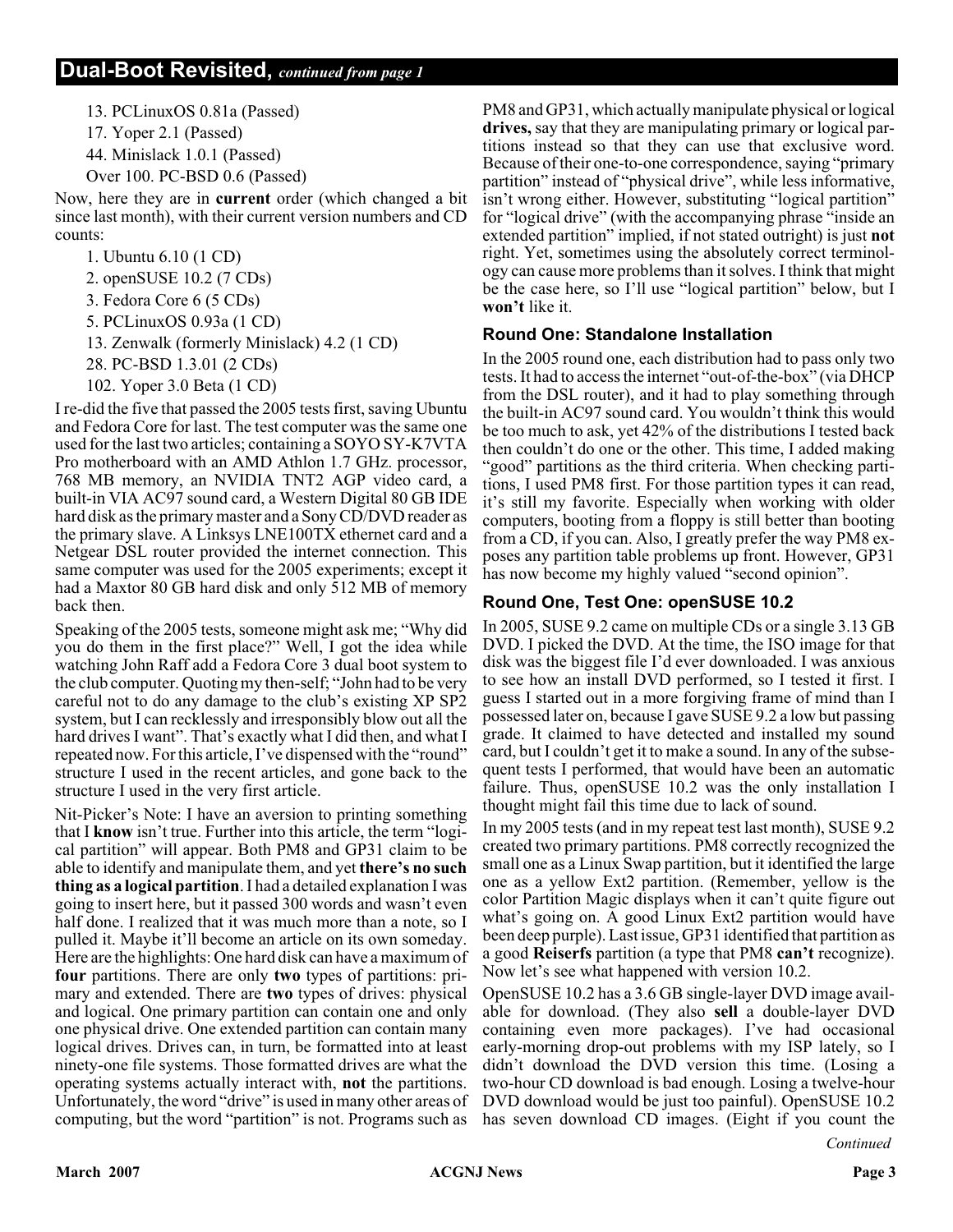mini-CD that starts an across-the-internet install). CDs 1 to 5 and the Addon-NonOSS CD (which contains packages with closed sources or non-OSI-compliant licenses) have the same content as the single-layer DVD. The seventh (Addon-Lang) CD contains translations into additional languages **beyond** the seven languages that the CDs or DVD support natively. The "plain vanilla" installations that I chose for these tests only required CDs 1 through 3.

As before, I disabled the firewall for this disposable installation. There was another new feature that I turned off as well: Search for Web Updates. It also wanted me to choose either the Gnome or the KDE desktop. Not having a favorite, I went alphabetically and picked Gnome. (Later, I re-did the whole thing with KDE. Except for a slightly different look and feel, it didn't make any difference). This time, there was no ambiguity about the default automatic partitioning scheme (which, as before, I accepted unchanged). It clearly said that it would create one Swap and two **Ext3** partitions, and it did.

The entire install sequence took about 45 minutes. On first boot-up, I could just barely hear the opening fanfare. I located the volume controls and turned them up. In 2005 (and last month), I did everything I could think of with 9.2's volume controls, to no avail. This time, 10.2's controls responded properly. Just to make absolutely sure, I played an audio CD, and it worked fine. I guess I agree that setting the sound too low initially is better than setting it too loud, so I can't be too peeved. Without firewall settings to worry about, I got internet access immediately. That just left the partitions.

Re-booted from its floppy, PM8 saw three primary partitions (unusual, but perfectly legal): a brown 2,055.2 MB Linux Swap partition, a deep purple 20,481.3 MB Linux Ext3 partition, and a deep purple 53,780.1 MB Linux Ext3 partition (all colors correct). Re-booted from its live CD, GP31 saw three primary partitions: 2.01 GB linux-swap, 20.00 GB ext3, and 52.52 GB ext3. Adjusting for spelling and GB/MB differences: identical readouts (and no problems).

So my previous reservations vanished, and openSUSE 10.2 passed with flying colors.

#### **Round One, Test Two: PCLinuxOS 0.93a**

In their documentation, PCLinuxOS has been a bit schizophrenic about numbering; referring to the version I previously tested as both 0.81a and 8.1a. Looking back over my previous articles, I see that I was guilty of this as well. This time, I'll keep to the correct release numbers. For my version 0.81a stand alone installations, I had to manually create one Swap and two Ext3 partitions (accepting the default types and sizes provided). Both times, PM8 got a partition table error and couldn't view anything. Last month, after GP31 re-sized all three partitions, PM8 could read the hard disk contents correctly. By fixing those partitions and thus removing the error that had confounded PM8, GP31 proved that those partitions were, in fact, bad in the first place. Here's what happened this time:

PCLinuxOS version 0.93a was released in **three** different sized ISO live/install CD downloads: "MiniMe" (299 MB),

"Junior" (484 MB), and "Big Daddy" (685 MB). Being a real he-man, I chose "Big Daddy". The less-than-release-one version number means that the developers still consider this to be beta quality software. From the playful names, an impartial observer might infer that they feel it's just about ready for prime time. I'd agree. It looks great. (Although as far as appearance went, version 0.81a looked pretty good, too). Booting as a live CD took two minutes. Both sound and internet worked right away. A desktop icon launched the hard drive installation routine, which took another ten minutes. Last time, there was no automatic partitioning option. This time, there was a "Wizard". In a glaring departure from the otherwise attractive background appearance, a hideous cartoon figure was displayed at this point. It'd probably give little kids nightmares. Since finding any improvement in partition creation was, in fact, the whole reason for this test, I let it do what it wanted, ugly or not.

In 2005 (and last month), I ran into two problems during setup. First, the way the boot loader screen was laid out, it was possible to skip the boot loader installation while thinking it had been done. Second, the setup routine required creation of a new user and the changing of the root password. Yet, when the new system booted, that user was gone and the root password was still "root". This time, the boot loader selection was obvious, and the new user and root password changes stuck.

Re-booted from its floppy, PM8 saw a deep purple 5,993.0 MB Linux primary Ext3 partition and a 70,323.6 MB extended partition containing a brown 1,098.2 MB logical Linux Swap partition and a deep purple 69,225.4 MB logical Linux Ext3 partition (all colors correct). Re-booted from its live CD, GP31 saw a 5.85 GB ext3 primary partition, plus 1.07 GB linux-swap and 67.60 GB ext3 logical partitions inside a 68.68 GB extended partition. Again, adjusting for spelling and GB/MB differences, identical results (and no problems).

So PCLinuxOS 0.93a passed the partition tests this time as well. Could this be a trend?

#### **Round One, Test Three: Zenwalk 4.2**

Well, if it was a trend, it was a short one, because Zenwalk let me down big time. Last month, I predicted that a new version would arrive in time for this article, and I was right. Zenwalk 4.2 was released on January 6, 2007. I intended that to be the cutoff date for new downloads, but as you'll see below, I made one more last minute exception. The version I tested two years ago (and re-tested last month) was released under the former distribution name: Minislack 1.0.1. Then, it had no automatic partitioning, so I had to manually create one Swap partition and one Ext2 partition, which gave PM8 partition table errors. Last month, GP31 showed that it could fix them, thus verifying that they were actually bad to begin with.

Zenwalk 4.2 had an automatic partitioning option, but only for the entire hard disk. That's what I wanted this time, so I let it run. It popped up three "formatting" messages, then displayed a screen announcing that it had created three primary partitions: a 3.91 GB xfs, a 1000.12 MB swap, and a 69.64 GB ext3. That first partition type annoyed me. It meant that PM8 *Continued*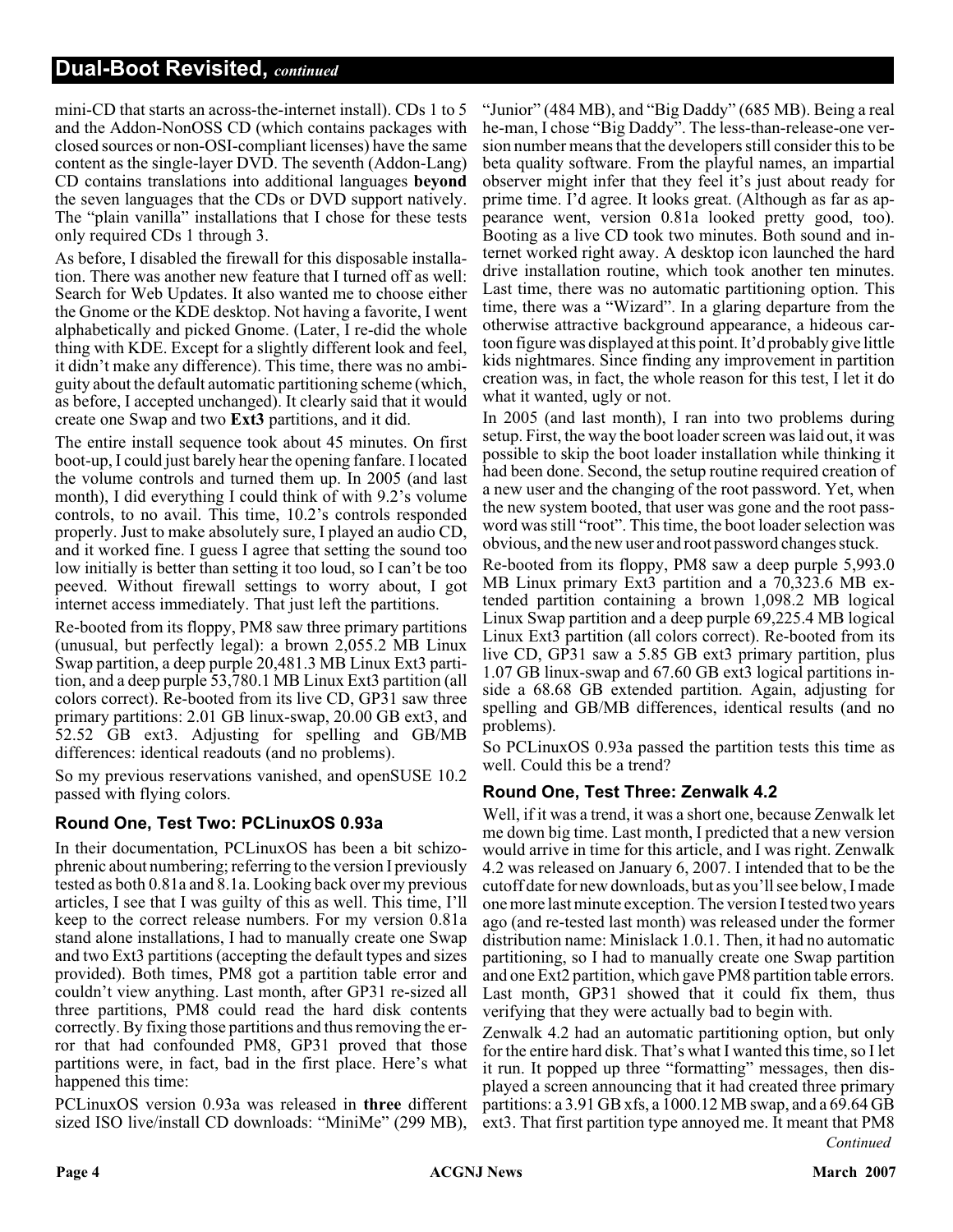would definitely have trouble with the finished hard disk, because it doesn't know about the xfs file system. The rest of the installation proceeded unremarkably. It wasn't as polished or automatic as some of the others, but the non-graphical manual selection screens that came up were straightforward and understandable, so they didn't cause any problems. The total setup time was seventeen minutes.

Now for the betrayal: When the newly installed system booted for the first time, I didn't hear a fanfare. The internet worked, but I got **no** sound. Audio input/output was controlled by the completely non-graphical alsamixer program, just like in Minislack 1.0.1. In 2005, I had the same problem at first, but I finally got alsamixer to work. (When I repeated the Minislack installation last month, I was just interested in the partitions, so I didn't even bother with sound). This time, no matter what I tried, I couldn't get it to make a peep. Angry and frustrated, I finally had to give up.

As expected, when re-booted from its floppy, PM8 got a partition table error and couldn't view the drive contents. When re-booted from its live CD, GP31 saw a 3.90 GB xfs primary partition, a 1004.06 MB linux-swap primary partition, and a 69.65 GB ext3 primary partition. I had no need (or desire) to run Zenwalk again, so I used GP31 to delete the xfs partition, leaving 3.90 GB of unallocated space in its place. Unfortunately, when rebooted from its floppy, PM8 still got the partition table error. Re-re-re-booting from the GP31 CD, I shrunk and then reexpanded the other two partitions, then booted once again from the PM8 floppy. Finally, PM8 displayed 3,992.7 MB of Unallocated space, a brown 1,004.1 MB primary Linux Swap partition and a deep purple 71,319.8 MB primary Linux Ext3 partition. Adjusting for spelling and GB/MB differences, identical results.

Since PM8 could see the partitions after I pulled my GP31 shrink/grow trick, I knew that the original partitions were (to put it kindly) sub-standard. Trying to find out what utility had created them, I re-booted the Zenwalk 4.2 install CD and picked the manual partition option. Up popped cfdisk 2.12, the **exact**same version of the exact same utility that Minislack 1.0.1 used in 2005. (Its copyright dates are from 1994 to **1999**). Now, I **like** cfdisk 2.12. I've adopted it as my "third opinion". It has already beaten out both PM8 and GP31, by successfully identifying file systems that they couldn't. (It says it knows 91 formats, and I'm taking its word for it. There's no way I could test out such a claim). However, I'd never trust it to **create** new partitions. They may be "good enough" for some people, but it's been clearly shown (at least to me) that cfdisk's partitions are just **not** up to the Partition Magic standard of perfection.

I'd heard good things about Zenwalk, but I didn't find anything to support that here. It hasn't updated its ancient (by Linux standards) partitioning tool in at least two years. As far as its ancient sound utility goes, things seem to have actually gone backwards. It got a double failure now, for partitions and retroactively for sound. Exit Zenwalk.

#### **Round One, Test Four: PC-BSD 1.3.01**

PC-BSD installs the KDE GUI on top of FreeBSD (a Unix-like operating system that is **not** Linux). In 2005, PM8 got a partition table error. That time, however, I broke with my usual practice of trusting PM8 implicitly. I suspected that the single partition created by the install routine was good, but out of PM8's league. Last month, during the PC-BSD 0.6 re-test, PM8 got another partition table error. GP31 was able to view that partition, but could only identify it as "unknown". Only cfdisk 2.12 correctly identified it as a FreeBSD partition.

After the new PC-BSD 1.3.01 install (which took eighteen minutes and had no problems), PM8 gave me a surprise. It showed a single yellow 76,316.6 MB primary "Free BSD/386" partition. PM8's Info function yielded an additional detail — it was of "Type A5 (Hex)". Yellow is the color that PM8 displays when it can't quite figure out what's going on, but this time it was at least able to access the partition table and pull back some identifying information. Maybe there actually **was** something wrong with the partition tables created by the previous 0.6 installations, and 1.3.01 finally got it right. I can't know for sure, but that's what I'm going to assume until convinced otherwise. GP31 displayed a single 74.53 GB primary partition, of type "unknown". Again, cfdisk 2.12 correctly identified it as a FreeBSD partition, and confirmed the A5 type as well.

There may have been something wrong with the partitions created by previous releases, but not any more. PC-BSD version 1.3.01 passed with honors.

#### **Round One, Test Five: Yoper 3.0 (Beta)**

Last time, I incorrectly predicted that Yoper wouldn't be appearing here again. On January 21, 2007, more for completeness than from any sense of expectation, I visited their Web site. It turned out that for 2007, the Yoper development team adopted a policy of producing a new Beta release each week. So, in fairness, I downloaded their "weekly-2007-03" ISO CD image. Their documentation said that the install routine was one of the things they were still working on, so I expected a bumpy ride. I didn't expect the installation to bomb out almost immediately because it couldn't find any hard disks. I tried it again and got the same result. I was just about to toss the CD when I had a thought. I'd deleted all previous partitions from the hard disk before I started. What if, for some wacky reason, the install routine couldn't detect an **empty** hard disk?

Now, I need to wax nostalgic. In previous articles, I've mentioned that I used the late, great PowerQuest company's Drive Image program for many years, and was quite satisfied with it. I only switched to Ghost because I changed jobs, and that's what the new place used. However, something about Ghost gave me an idea that had never occurred to me before. I called it an "instant drive formatter". Quite simply, it was a Ghost image of an empty FAT32 partition from a 500 MB hard disk. I named the file MT\_FAT32.GHO. At 22,681 bytes, it was small enough to be included on every Ghost floppy boot disk

*Continued*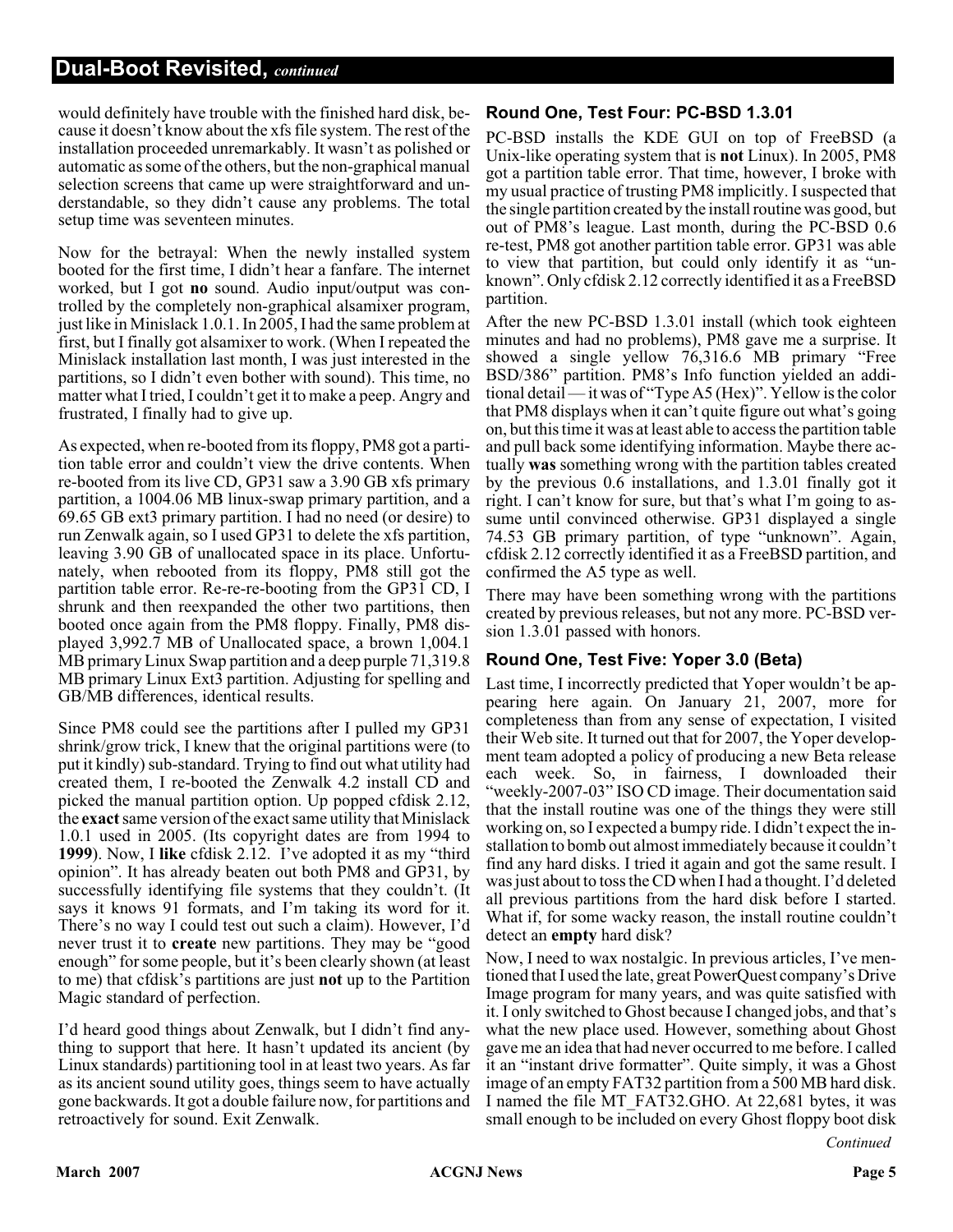that I ever made. With the FAT32 file system rapidly going the way of the dodo bird, this might be my last opportunity to use it. (It also had a 6,287 byte brother named MT\_FAT16.GHO. That one's already flying around up there in dodo heaven). When I said "instant", I meant it. It takes longer to start up the Ghost program than it does to format a disk using my image. In this particular instance, it took thirty-seven seconds to load the command line version of Ghost **after** its DOS floppy finished booting. (I agree, it would have gone faster from a hard disk, but that's **not** the way I use Ghost). Then, simultaneously restoring and expanding my image to fill our 80 GB subject hard disk took just **three** seconds, from start to finish. Of course, this method does absolutely nothing to check for bad sectors, but I've always advised customers to separately test all hard disks regularly with Spinrite or some similar utility. In this case, I practice what I preach, so I **know** all my hard disks are good.

When I ran the Yoper install routine for a third time, I found that I'd guessed right. It detected the hard disk, so it didn't bomb. However, it still had no automatic partitioning routine; and when the manual partitioning tool popped up, it was good old cfdisk 2.12. I didn't bother proceeding any further. Since Yoper 3.0 Beta was still using my favorite known-bad utility, it failed right away for partitions.

#### **Round One, Test Six: Ubuntu 6.10**

Ubuntu 4.10 had separate live and install downloads, but Ubuntu 6.10 came on a combined live/install CD. (It's actually a three-way CD. When inserted into a computer already running Windows, it autoruns and displays a small selection of Windows compatible versions of open-source software). **All** previous Ubuntu hard disk installations gave PM8 partition table errors.

It took about five minutes to boot to the live CD desktop. That **is** a bit slow for a live CD, but it seemed like an eternity because all I could do was stare at the Ubuntu logo screen. I couldn't find any way to switch to a view of the background operations. (Not that I can understand all those messages, but at least something different is always happening). Once the desktop started, I got sound and internet right away. Clicking an icon on the desktop started the hard disk installation, which took another half hour. I re-checked sound and internet from the hard disk, then shut it down.

Re-booted from its DOS floppy, PM8 saw a deep purple 74,114 MB primary Linux Ext3 partition, and a 2,212.1 MB extended partition containing a brown 2,212.0 MB logical Linux Swap partition (both colors correct). Re-booted from its live CD, GP31 saw a 72.37 GB primary ext3 partition and a 2.16 GB extended partition containing a 2.16 GB logical linux-swap partition. Adjusting for the GB/MB shift: identical.

Ubuntu finally passed for partitions.

#### **Round One, Test Seven: Fedora Core 6**

Fedora Core 3 threw me an interesting curve in 2005. Version 6 did the exact same thing, so I'll just describe it once below.

Fedora Core 6 came on five CDs. The minimal installation I chose needed only disks 1 and 2, but it still took thirty-five minutes. As usual, I selected "no firewall" during installation. When it was finished, I got both sound and internet. As with version 3, PM8 (when re-booted from its floppy) reported a deep purple 101.9 MB Linux Ext3 primary partition and a **yellow** 76,214.6 MB "Type 8E (Hex)" primary partition. After my experience with PC-BSD above, I've reinterpreted the way I read this message. It's yellow, so PM8 can't quite figure it out. However, since PM8 was able to extract some valid information from the partition table, that's pretty good empirical proof that the table didn't have any errors, and that the partition was **good**. GP31 saw a 101.94 MB ext3 primary partition (with a "boot" flag) and a 74.43 GB **unknown** primary partition (with an "lvm" flag). Both PM8 and GP31 did the best they could, but only cfdisk 2.12 could completely identify the second partition as a Linux LVM partition (type code 8E). From the research described in last month's article, we now know that LVM means **L**ogical **V**olume **M**anagement; a method of allocating space on mass storage devices that's supposed to be more flexible than conventional partitioning schemes. LVM has been implemented in the Linux kernel since 1998, but hardly anybody uses it.

It created an obscure partition, but an absolutely legal one, so Fedora Core 6 passed.

End of Round One

#### **APPENDIX I: APOLOGY**

I really thought I could get everything in this month, but we're past 4,500 words and my deadline is fast approaching. The tests are all done (not without a few surprises). However, believe it or not, it's going to take me longer to transcribe my unintelligible pencil notes for each test into legible typewritten text than it actually took to run the test itself. Therefore, both space and time considerations indicate that this is the logical place to stop. So much for the title of this article! I'm not going to change it, even though we didn't quite get to the dual-boot stuff this time. We won't be getting there next time, either. Next month's issue (April) is the one we actually print out on real paper, as a handout for the Trenton Computer Festival. I've got something in the works that's more suitable for that wider audience, so the rest of the dual-boot tests will have to wait until May. Again, I apologize. As partial compensation, here's a blast from the past:

#### **APPENDIX II: WHAT MIGHT HAVE BEEN**

When I started work on this article, it was still 2006 for another few days. Being in a "New Year" state of mind, I'd been going over the events of 2006, examining what I did and what I didn't do; in real life, and also in my newsletter submissions. While looking through my club-related files, I found five paragraphs that I'd written in late 2005 (which refer even further back to something I wrote in 1999). I originally intended them to be part of my "Selected Short Subjects" article in the January 2006 issue of ACGNJ NEWS. Instead, I wound up replacing them with a single paragraph that started out in a similar way, but ended up describing another idea I once had

*Continued*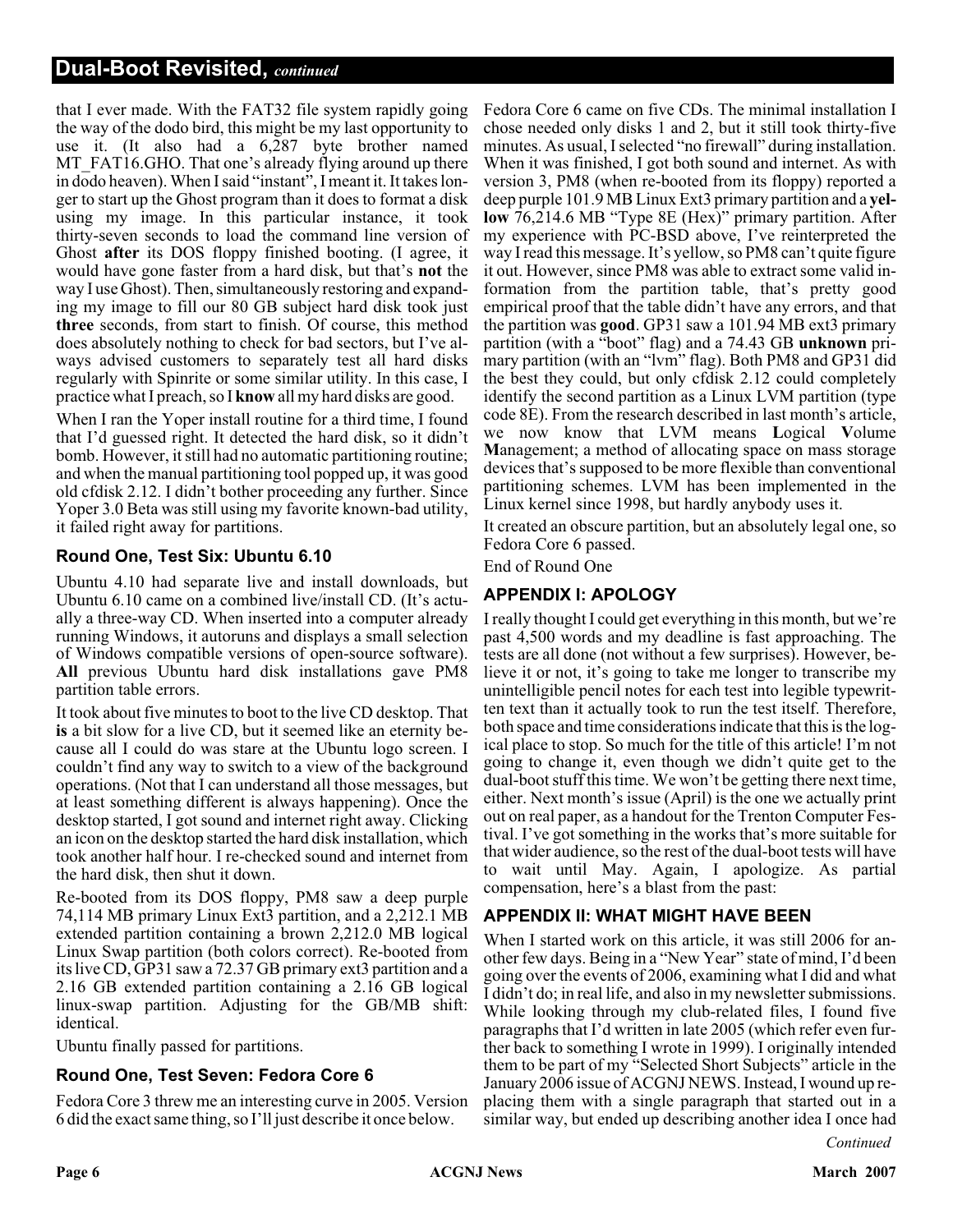that would have made a good newsletter article circa 1995; if I'd ever got around to actually writing it down, that is. (What! You didn't read that article? Well, you can still download back issue newsletters at the ACGNJ Website). I copied these five unused paragraphs into a file named FORLATER.DOC, which I promptly forgot about until I found it again just now. For me, they're doubly nostalgic; harkening back to the New Year's Eves of both 2005 **and** 1999. So here they are, just as I wrote them in 2005:

From time to time throughout the nineties, I had vague ideas for articles I could have written for the newsletters published by two clubs I was in (a car club and a computer club (**not** this one), but I only finished one, for that computer club's then hard-copy newsletter, in the waning days of 1999. Of course, it involved Y2K. Essentially, it was a re-write of a detailed instruction sheet I'd made for several of my customers. It described a problem that might be experienced by computers that had to be left on all night, every night, to perform their jobs, and **couldn't** be taken down and rebooted after midnight the morning of January 1, 2000. (The officially recommended procedure for most people; right after the century turned, reboot your computer, go into the CMOS setup, and fix the clock if necessary). Of course, as soon as I sent it off to the editor, I thought of several changes that would have made it better, especially regarding how and why this particular situation came about. Here's the revised and expanded (a lot more wordy but hopefully more informative) introduction I **wish** I had used then:

Like mainframe computer designs of the time, the original plans for the IBM PC did not contain a day-and-date clock. Instead, a software clock was included as part of the operating system. Each time the computer was started, an operator was required to set the clock manually. For mainframes, which hardly ever shut down, this wasn't a big deal. For PCs, it rapidly became a giant pain in the posterior. Alert manufacturers quickly jumped in, providing hardware clock/calendar expansion cards that contained internal batteries, so they didn't turn off when the computer was turned off, and were therefore always set correctly. But they were still outside accessories, not connected to the operating system. Each time the PC was turned on, a special command had to be entered, to run the manufacturer's proprietary program and transfer the time and date from the hardware clock to the software clock. However, now it didn't have to be done manually. That command could be written into AUTOEXEC.BAT, and thus run completely automatically every time the PC was re-started, with no operator intervention required. The motherboard manufacturers finally included an on-board battery as part of the AT (286 up) design. They used it to power both a built-in clock/calendar (now called a Real Time Clock or RTC) and their new CMOS setup system, which stored the computer's peripheral connection information electronically rather than mechanically, eliminating a whole bunch of DIP switches previously located on the motherboard. When the AT standard was initially laid out, which came first, the CMOS or the RTC? It's a "chicken or egg" question. Perhaps it has the same answer.

Unfortunately, the operating system couldn't be radically altered, so it still got its time/date information from the software clock. But a small change was made. From then on, if an AT-compatible RTC existed in any PC, and if a file named AUTOEXEC.BAT existed in the root directory of that machine's boot disk (either hard or floppy, and even if it was a zero-length file), then the software clock was automatically updated whenever the computer booted. Operator input was necessary only if AUTOEXEC.BAT **wasn't**there. Even then, it was easier. When the "Enter new date" prompt appeared, the RTC's information was already filled in. If it was correct, the user just had to press the Enter key. If, for some reason, it was wrong, entering the correct values updated the RTC and the software clock simultaneously. The same for the "Enter new time" prompt. However, as long as the computer ran continuously without rebooting, the software clock would only be updated by the RTC under a few circumstances. It was quite possible for the two clocks in an always-on computer to go out of synchronization, and to stay that way for a long time before a random software clock update occurred. In 1995, I worked with a PC-based back office program that phoned retail stores each night via 14.4K modems and polled their cash registers. If, during the considerable time it took to run this program, the software clock was altered by even a tiny bit, **all** the data collected that night could be corrupted. The software company made **very** sure all their customers had strict instructions on how to update the software clock before running that program.

That back office program accepted the RTC as correct, and assumed that if the two clocks were different, then the **software** clock was wrong. That wasn't the case when it came to Y2K. When tested for year 2000 compatibility, most newer and many older RTCs had no problems. Very few failed completely. Those computers would have to be replaced. However, a **whole lot** of RTCs had a small defect that no one had expected. Once set to the year 2000, they could correctly handle dates for at least the next thirty years, but they couldn't get there by themselves. When the last second of 1999 ticked away, they wouldn't roll over into 2000. They'd go to 1900 or 1980. The software clock in such a computer would roll over just fine. So now you'd have a computer which seemed to have advanced into 2000 correctly, but beneath the surface there was (literally) a ticking time bomb. Eventually, a software clock update would occur, and the operating system's date would suddenly be wrong.

I concluded the article by advising anyone running an always-on computer to assume the worst and act as if their RTC **hadn't** rolled over correctly, and described a guaranteed 100% positive way to manually reset both clocks to the year 2000 after midnight on January first without rebooting. (Go to a DOS prompt and run the DATE command). Then, I sat back and watched my mailbox, waiting for the next newsletter to arrive. It never came. The club's officers decided, with that exact issue, to convert to an "online newsletter". So I only saw my article on the screen. It just wasn't the same.

APPENDIX III: A BRIEF CLOSING REMARK

See you next month.  $\Box$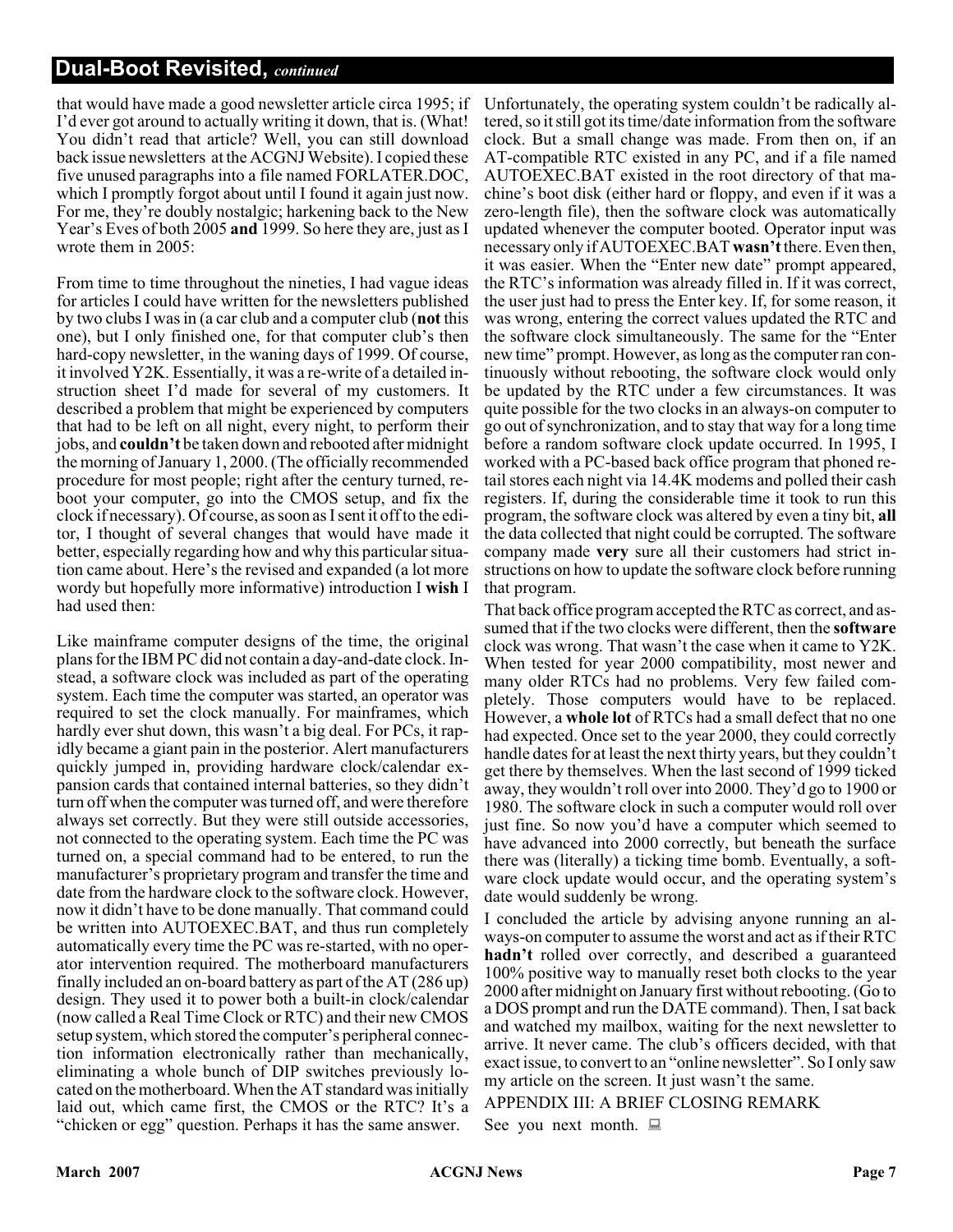## **Zune — the New Digital Media Player from Microsoft**

*Cass Lewart (rlewart@monmouth.com), ACGNJ*

I was always fascinated with portable MP3 players and wrote several articles about them. At the January 2007 convention of the Association of Personal Computer User Groups (APCUG) in Las Vegas, which Ruth and I attended, Microsoft, which sponsored several events during the convention, conducted a raffle for a Zune player. There were over 200 participants in the drawing. The first person whose name was drawn from the hat was not present, I was the next and only winner and I promised the Microsoft people that I would write a review. I found many Zune reviews on the web mostly written by people who did not even see the player. I figured out that I could do a better job.

The astounding success of Apple's iPod obviously convinced Microsoft that there is a large demand and a lot of money to be made in the portable player market — Zune was the answer. After experimenting with it for a couple of weeks I came to the conclusion that Zune is a strong entry. The hardware is superb, but the software leaves much to be desired. There is no printed Users Manual in the package, just a page of sketchy instructions. Limited information is available through Help files, on-line manuals and a toll-free support line.

#### **First the hardware**

A quiet 30 GB drive from Toshiba, as stated in the FCC submission, stores zillions of "songs", if this is your cup of tea. The screen is larger than that of iPod, shows bright colors and has excellent resolution. The built-in FM tuner, with earphone cable used as antenna, has excellent sensitivity and sound. The tuner uses Routing Data Base System technology to recognize station call letters and programs, if this information is provided by the station. During a membership drive you may even see on screen the number to call to make a pledge. Time and date functions were unfortunately left out.

A widely promoted feature of Zune, which makes it a "social" animal, is the capability to transmit wireless music and video to another Zune. Note that an item received from another Zune can be watched or listened to only 3 times during the next 3 days, then it "dies". I could not test this feature as neither Best Buy nor Dell had an operating Zune on display.

Something to be aware of is that trying to sync to a second computer erases all contents on the player unless the player is designated as "guest", which poses some restrictions. Digital Rights Management (DRM) raises its ugly head. The internal battery is charged via a USB2 port on your computer or an optional power supply.

#### **Now about software**

I got bad vibes when I first inserted the Zune CD into my computer running Windows 2000. The cryptic error message on the screen was: "path to device or program could not be found". I admit that, as I noticed later, small print on the box warns that Windows XP with SP2 or Vista are the only operating systems that support the player.

The player does not appear as a drive in "My Computer", you can only access it via Zune Desktop software. This approach, also used in the iPod, tightly controls what material the user can upload or download to the player. I tried to make Zune appear as a drive by making some changes to Registry. Such changes were suggested in the Yahoo Zune forum, but I have not been successful so far.

Unprotected MP3, JPG and WMV files can be "dragged" to the Zune Desktop and organized into Playlists. Unprotected files in AVI or BMP formats can be converted to work on Zune. DRM protected files from Apple or even from Microsoft not specifically designed for Zune will not work. After "dragging" files to the Zune Desktop you have to connect the player to the computer via a special cable provided in the package and click on the "Sync Now" button. A small sign will appear announcing the completion of the Sync process. There is no visible progress bar.

I looked into commercial sources of audio/visual material for the player. As I mentioned in previous articles there are many sources of free MP3 spoken word and music files. A number of on-line stores advertise unlimited downloading for a one time fee of \$30–\$50. However, I could not find out what they actually offer. I did not find any full time movies. Microsoft's own store offers many "songs" for under a dollar each. A feature of Zune which I did not investigate is its TV connectivity — it requires a special \$29.95 cable. Both NTSC and PAL formats are supported.

I still use my simple, small, under \$50 Sansa 512 MB MP3 player. It has no video, a hard-to-read small screen and no WiFi. But it has a built-in voice recorder, the player appears as a drive on my desktop and it uses AAA batteries. I don't have to worry that it would run out of charge. It even came with a printed though rather poorly written manual. Make your choice!  $\Box$ 

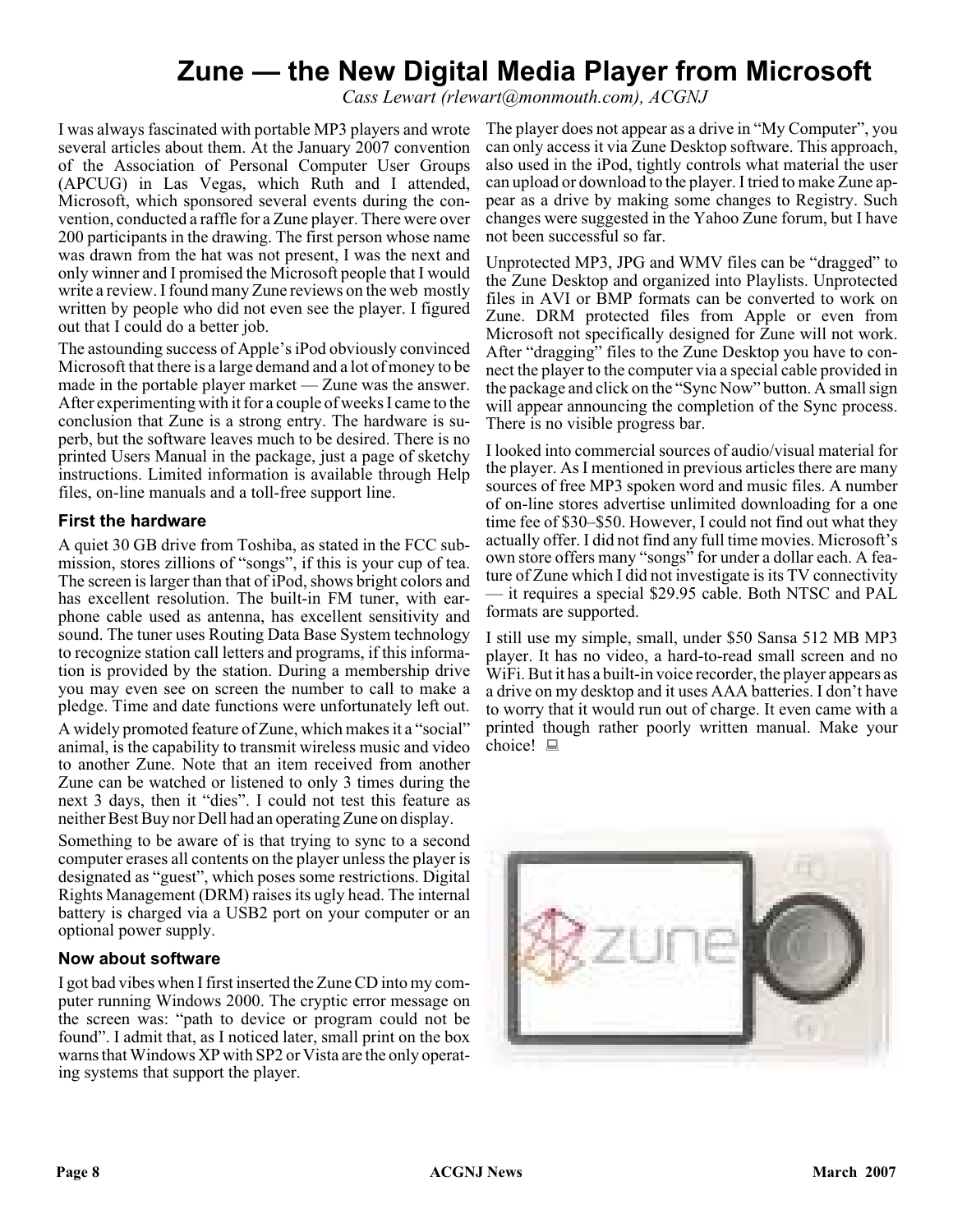### **From The DealsGuy**

*Bob (the cheapskate) Click, Greater Orlando Computer Users Group*

#### **\*An Attempt To Change Urologists**

A neighbor told me about his urologist who, he said, used the latest laser equipment, and had been written up in the newspaper as using very advanced procedures. I decided the best might not be too good for me, so since I am having urinary problems, I would try him. I went for my appointment and in came a Nurse Practitioner to examine me. (You all know how I feel about that.) While she asked her questions and did the preliminary work, I told her how I felt about the use of NPs substituting for doctors and that I felt I should always be actually diagnosed by the doctor. In so many words, she assured me she was just as capable as any doctor, and that she often offered suggestions that helped the doctors there. Maybe! However, she assured me I would definitely see the doctor, which turned out to be about 15 seconds when he stuck his head in the door and greeted me.

Needless to say, I didn't make another appointment no matter how good he was. My old urologist might not have the latest equipment, but he is the one who actually examines me. I feel he is capable so I'm going to stick with him. I have since seen him and he assured me he also has the same laser equipment. I am not comfortable being examined by a "substitute doctor" who has nowhere near the training an actual doctor goes through making important decisions concerning my health.

#### **\*Interesting Items**

Here are two items I found interesting in Information Week. Read about invisible RFID ink for cattle that also won't contaminate anything *[here](http://www.informationweek.com/showArticle.jhtml)*. Also a robot called "iRobot Create" that you can send to the kitchen if you are thirsty. I couldn't find it on the magazine's Web site so here is the product's URL: *<http://www.iRobot.com/>*. They have other robots that you have probably heard about, such as the Rhumba robot vacuum cleaner.

#### **\*Reminders**

The reminder about a free version of Tax Act for doing your taxes is never very timely, but perhaps it's because of how early I must write this column and the fact that I'm not even doing my taxes yet. *[http://www.taxact.com](http://www.taxact.com )* You can even file your tax return electronically now with the free version.

If you don't feel comfortable doing your federal income tax on your own computer, and you make \$39,000 or less, you can call for an appointment with an IRS volunteer who will meet face-to-face with you to do it. Call 1-800-829-1040 to find the nearest IRS volunteer office.

Don't forget the free income tax help from the great folks at AARP. Call the AARP chapter near you to see where they offer this help, and the times they are available.

Two items below are announcements that included a user group discount. I have edited them, but they are mostly in the vendor's own words so check further on their Web sites for complete information. I have not tried any of the products myself although I was invited to do so. They both sound very useful.

#### **\*Manage Your Clipboard History**

One Version Is FREE And A Nice Discount On The Other.

LW-WORKS Software has released Version 4.0 of Clipboard Recorder, an application that helps users manage their Windows clipboard history and provides easy ways for users to access their saved clipboard data. Once its running, Clipboard Recorder adds an icon to your system tray and monitors your system clipboard. As you copy any data from other applications to the system clipboard, Clipboard Recorder will capture it and store it to the listening clipboard record list in a compressed format.

Clipboard Recorder provides four ways to select the records; Popup Window, Floating Window, Menu Window and Main Window. Most of the time, you don't need to leave your working application to access your clipboard history! The selected clipboard records can be pasted to your working application directly just as if you have pressed "Ctrl + V". Clipboard Recorder also features transferring clipboard data between computers. Therefore, users can do "Ctrl + C" on one computer and "Ctrl  $+$  V" on another.

Clipboard Recorder is available in two versions, Professional and Standard (Freeware). The professional version with complete online help costs \$29.95 (user group members get a 30% discount using the coupon code "Special"). Clipboard Recorder 4.0 runs under Windows 98/ME, Windows 2000, or XP Home and Professional. Visit the LW-WORKS Software home page at *<http://www.lw-works.com>* to order Clipboard Recorder or to download a fully functional trial copy.

#### **\*Here Is Help To Sort Your MP3 Files**

This handy utility will sort a musical collection of any size, quickly reorganizing folders and renaming files on your hard drive. MP3 Sorter physically rearranges music on your hard drive while similar programs just create a list of files, but make no actual changes. After you use MP3 Sorter, all changes will be seen in Explorer as if you arranged files manually. Prior to actually rearranging files, MP3 Sorter allows users to see the structure of files and folders after renaming/rearranging takes place. MP3 Sorter renames files according to the artist's name and the title of the track and places them in folders like this; "Artists\Album + Year". The utility has an adjustable renaming system.

The utility has a preview window showing the newly arranged structure and comes with a Duplicate Checker that insures against accidental overwrites. You can see the transfer result to avoid any transfer mistake, and if you want to undo the transfer operation, it is possible to return the original file and folder structure with the help of the Roll Back Manager. Also, you can make MP3 Sorter delete source files, which will be done only if copying was successful. MP3 Sorter provides an advanced editor so you can change custom tokens whenever you like. After MP3 Sorter neatly reorganizes your MP3 collection, you will be able to find required music tracks on your hard drive with the speed of a radio DJ.

*Continued*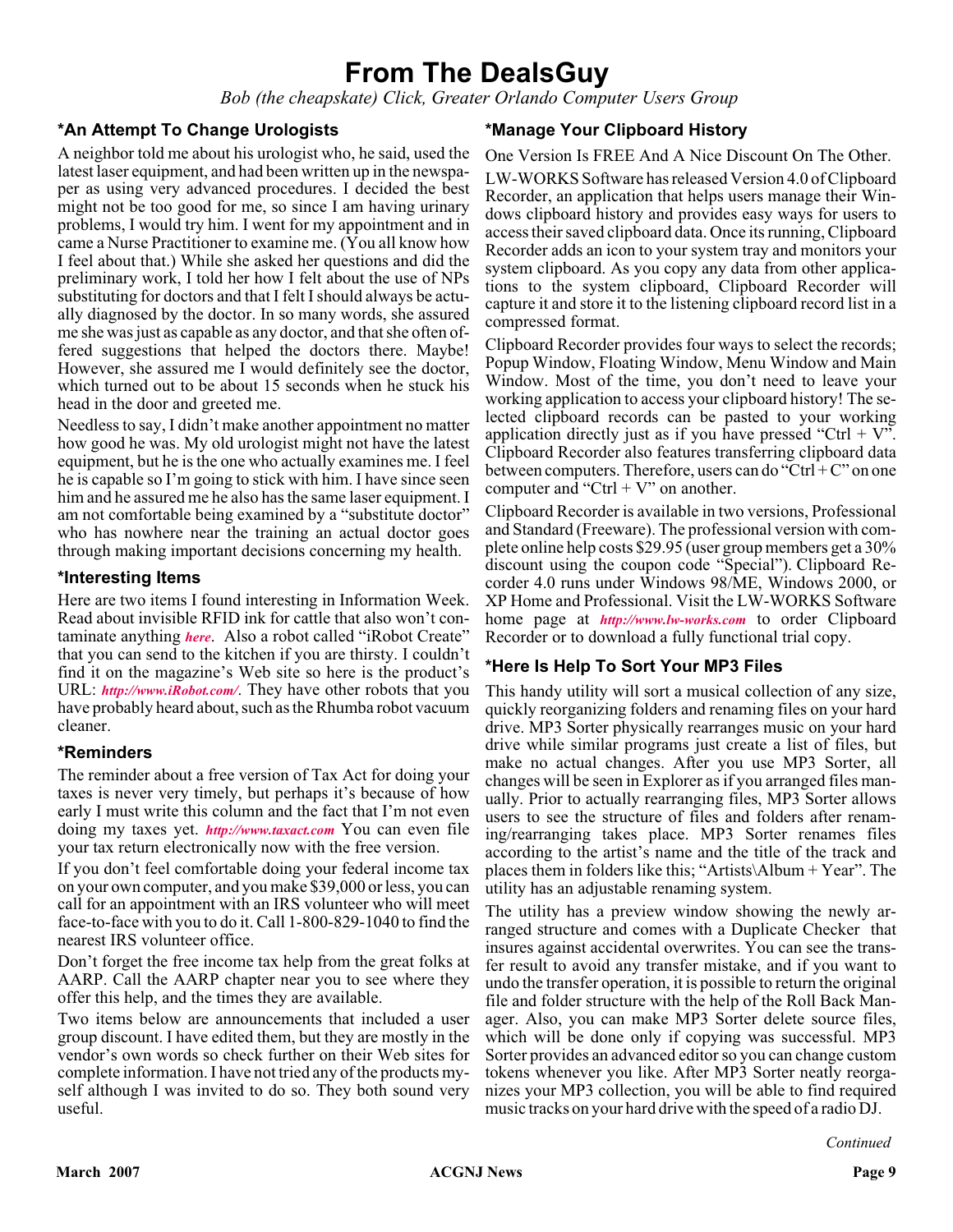### **Pandora – a Free Music Resource**

*Sandy Berger (sandy@compukiss.com), CompuKISS ([www.compukiss.com](http://www.compukiss.com))*

The Internet is filled with free resources, but some are better than others. Here is one of the best free music resources on the Web.

Pandora is one of my favorite music websites. Just surf over to *[www.pandora.com](http://www.pandora.com )* and type in a song or an artist that you like. Pandora analyses your choice and creates a music station with similar-sounding music. It will then play comparable songs that it thinks you will like. You can add more music and/or artists to the station to refine your choices. You can also tell Pandora whether or not you like the song that is playing. It uses your likes and dislikes to refine the songs it chooses. You can create up to 100 different stations with different types of music.

Pandora was created by the Music Genome Project, a group of musicians and music-loving technologists who have broken music into hundreds of music attributes or "genes" such as melody, harmony, rhythm, instrumentation, orchestration, arrangement, lyrics, and harmony. They then use high-tech methodology to analyze the musical qualities of each song and rendition.

The results are uncanny. I created several music stations with different genres that I like and in almost every case I was presented with similar music that I found very pleasing. You can experiment with different combinations. For instance, putting James Taylor and Willie Nelson together gave me an interesting, but likable mix of music.

Pandora is pretty smart. Typing in The Christmas Song and choosing Diana Krall as the artist gave me a whole station of mellow Christmas music which is just what I was looking for.

Typing in The Nylons and Take 6 gave me a nice selection of acappella and harmonistic music.

Pandora also lets you bookmark songs or artists so you can remember what you liked. You can look up more information about artists and songs right on the site. Two clicks will lead you to iTunes or Amazon where you can purchase the music. You can also share your music by emailing your stations to friends.

Pandora is ad-supported so you will see ads for everything from gym shoes to cell service. I found the ads to be unobtrusive, but if you want to get rid of them, you can pay to eliminate them. For \$36, you get 12 months of unlimited use with services exactly the same as the free version, but without the ads.

Since the ads don't bother me, I'll continue to use the free version of Pandora. It's an entertaining website that provides much listening pleasure to keep me company when I am working on the computer.

If you are into music, you may also want to check out two other music resources: MusicIP Mixer and Goombah. Like Pandora, both of these sites provide intriguing music adventures.

*This article may be published only by APCUG member user groups. All other uses are prohibited. When used, APCUG must be acknowledged as the source and the author credited. The Editorial Committee of the Association of Personal Computer User Groups (APCUG), an international organization of which this group is a member, brings this article to you.*

#### **DealsGuy**, *continued*

MP3 Sorter runs under all versions of Microsoft Windows and costs \$24.95 (USD) for a single-user license, but users group members get a 10% discount by using *[this URL](http://)*. Licensed customers are entitled to the fully functional version of the product, free technical support and free upgrades. Further information on 'MP3 Sorter', as well as a free trial copy is available free of charge from *<http://www.prograce.com>*.

Product page link: *<http://prograce.com/index.php?page=mp3>*

#### Download link: *<http://prograce.com/download/MP3SorterInstall.exe>*

#### **\*The Bundle Is Back!**

Colleen Toumayan from Diskeeper Corporation tells me the "Bundle" is back. It consists of one Diskeeper Home Edition, and one Undelete 5 Home Edition for just \$49.95. Most of you already know the good qualities of Diskeeper products. Get it here: *[purchase.diskeeper.com/checkout/addtocart.aspx?Item=2140](http://purchase.diskeeper.com/checkout/addtocart.aspx?Item=2140 )* I'm glad Colleen stayed (she had considered leaving Diskeeper) with the company because she keeps me apprised of special offers and is a great resource.

#### **\*Free Software That is Interesting**

I saw this in Mug Monitor, newsletter for Macon Users Group, *<http://www.maconusersgroup.org>* and wondered if it would interest any of my readers. It is called Google Sketchup 6. It is a FREE 3D modeling software that helps you in remodeling or landscaping. It has to do with Google Earth. I can't fully explain it so check it out at *<http://sketchup.google.com/>*. It is a great deal because if you want their Pro version, it will cost you a cool \$495. I don't know what that one has that the free one does not, but you can read up on it.

That's it for this month. Meet me here again next month if your editor permits. I have some new product announcements on my Web site page. This column is written to make user group members aware of special offers or freebies I have found or arranged, and my comments should not be interpreted to encourage, or discourage, the purchase of any products, no matter how enthused I might sound. Visit my Web site at *<http://www.dealsguy.com>*.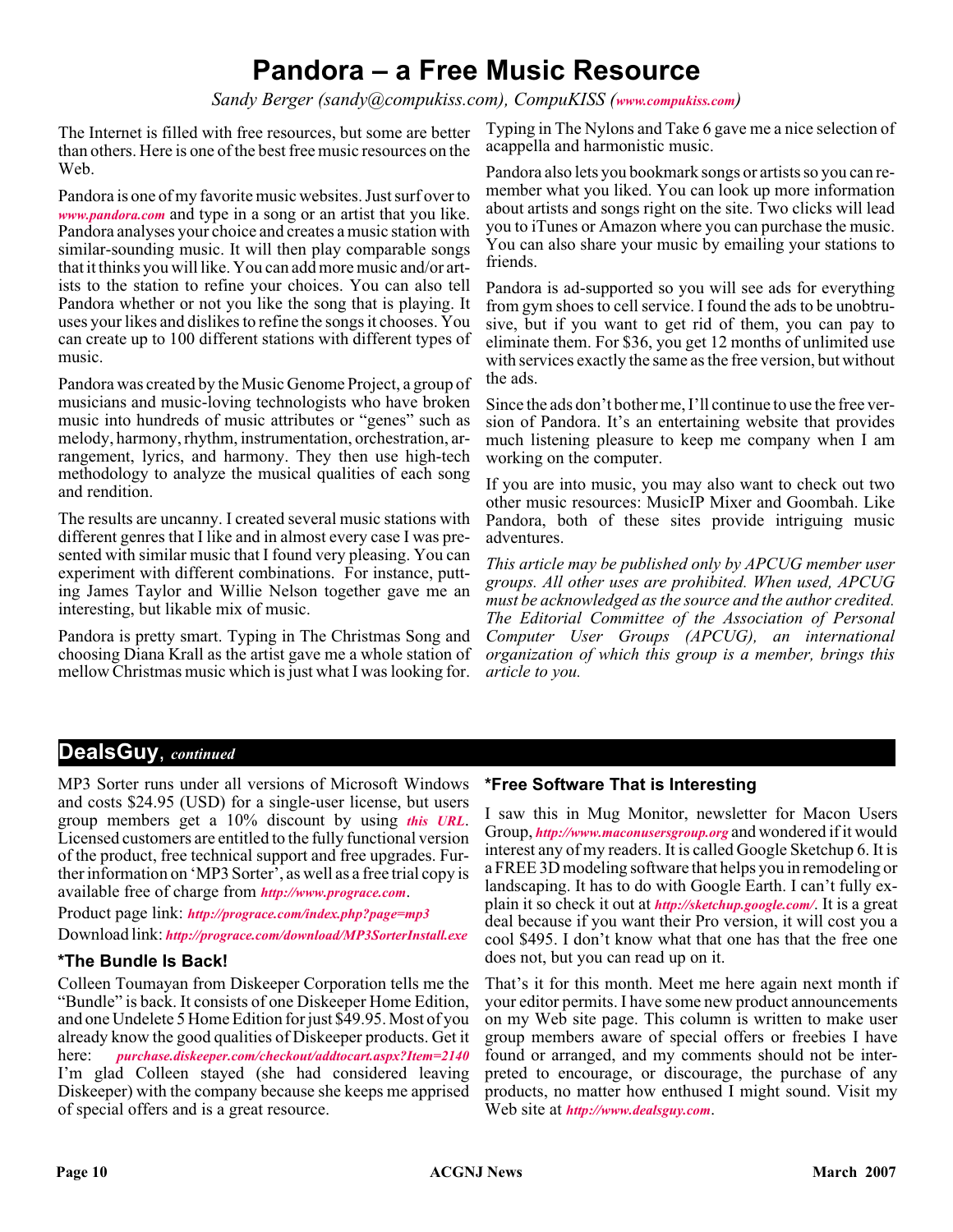### **Spin It Again**

*Rod Rakes, APCUG Advisor, Gwinnett SeniorNet PC Users Group, Huntsville PC User Group*

Convert vinyl records and cassette tapes to MP3's and CD's.

#### **What is it?**

Spin It Again by Acoustica is a software program that will make it easy to convert your collection of cassettes, 33's ,45's and even 78's to MP3/WMA/WAV files or directly to CDs. Some folks have even used the program to rip 8-Tracks. Remember those?

#### **Cost?**

\$34.95 retail, but \$27.96 for User Group members. This 20% discount is available online from the link below. You must use the code "CLUB2007." You will receive a

registration code via email. But, you can try it free for three times. (3 albums).

#### **Where do I get it**

and/or read more? *[http://www.Acoustica.com](http://)*. The program is an 8+ MB download.

#### **System Requirements**

If you have a Windows computer with a soundcard you're ready to use the software!

#### **How good is it?**

**Really good!** First off, I was impressed by the voice instructions when the program starts. There is a Hookup Wizard with photos of how to connect to your amplifier, cassette playeror turntable. Songs are automatically divided into files based on the lull between songs. A Level Wizard sets the volume level automatically based on playing a portion of your loudest song in an album.

You can save the files as MP3, OGG, WMA or WAV files. A variety of choices are available to clean up the recordings, e.g., Damaged Record, Damaged Tape, Tape clean with Equalizer, Tape Noise Begone, Warped record, even a No-preamp blues setting**,** etc**.** Someone referred to this as a Mikey cereal eater that eats Snap, Crackle and Pop. Accept the defaults and it's very easy work.

I recorded three record albums and two cassette tapes of music using a stereo amplifier, cassette player and turntable. The result was free of any clicks, pops and hiss of the original recordings, at least to my ears. The only "problem" I had was a song by Judy Collins that had long silent passages which fooled the software into thinking there were several songs. But, it was easily fixed with the Merge options. (Be sure to read the tutorial.) I chose to save the songs in MP3 format and gave each a name in the chart before actually hitting the



Save/Convert button. You can embed in the files the Artist, Title, Genre, Year and add comments. On the last test I chose to record an album directly to CD using the Spin It Again software. It worked like a charm with no need to make a later recording from the MP3's using Nero, Roxio, etc.

I had a priceless cassette tape of family nonsense that had been re-recorded from reel to reel tapes from long ago when my children were small. The volume varied greatly. I placed the cassette tape in a small inexpensive hand held player (Walkman type) and connected a cable between the speaker

jack and the Line In jack in the back of my computer. This meant I could adjust the sound during the low and high volume sections of the tape by using the player's volume control. That worked satisfactorily since the tape was not perfection in the first place. The recording was even better than the original with little or no hiss and a more consistent volume level! There is an option for auto-leveling the volume for a given song to eliminate distortion on high peaks.

An MP3 file of LaPaloma had a loud click at the 51-second mark that could not be cleaned properly even with the special peak click filtering after manually isolating the click. I was finally able to eliminate the click but each side of the original click had a warble that was worse than the click. The Help file said if this happens, try to make a better recording somehow. Since it was only one click, I would guess there was a spot of something on the vinyl surface or a pin point gouge. You can't make a purse out of a sow's ear, huh?

One of the fun and useful features is the ability to adjust the speed of a recording. I recorded several old 78 RPM records using the 45 RPM speed of my turntable and increased the speed accordingly using the drop-down menu until it sounded normal. I'm trying to find my 78 RPM copy of Roy Acuff's "Sixteen Chickens in a Frying Pan." Everybody needs to hear that.

For the tinkering types out there, many tweaks are available including a change in sampling rates, sensitivity of track detection, recording levels, etc.

#### Highly recommended.

*This article may be published only by APCUG member user groups. All other uses are prohibited. When used, APCUG must be acknowledged as the source and the author credited. The Editorial Committee of the Association of Personal Computer User Groups (APCUG), an international organization of which this group is a member, brings this article to you.*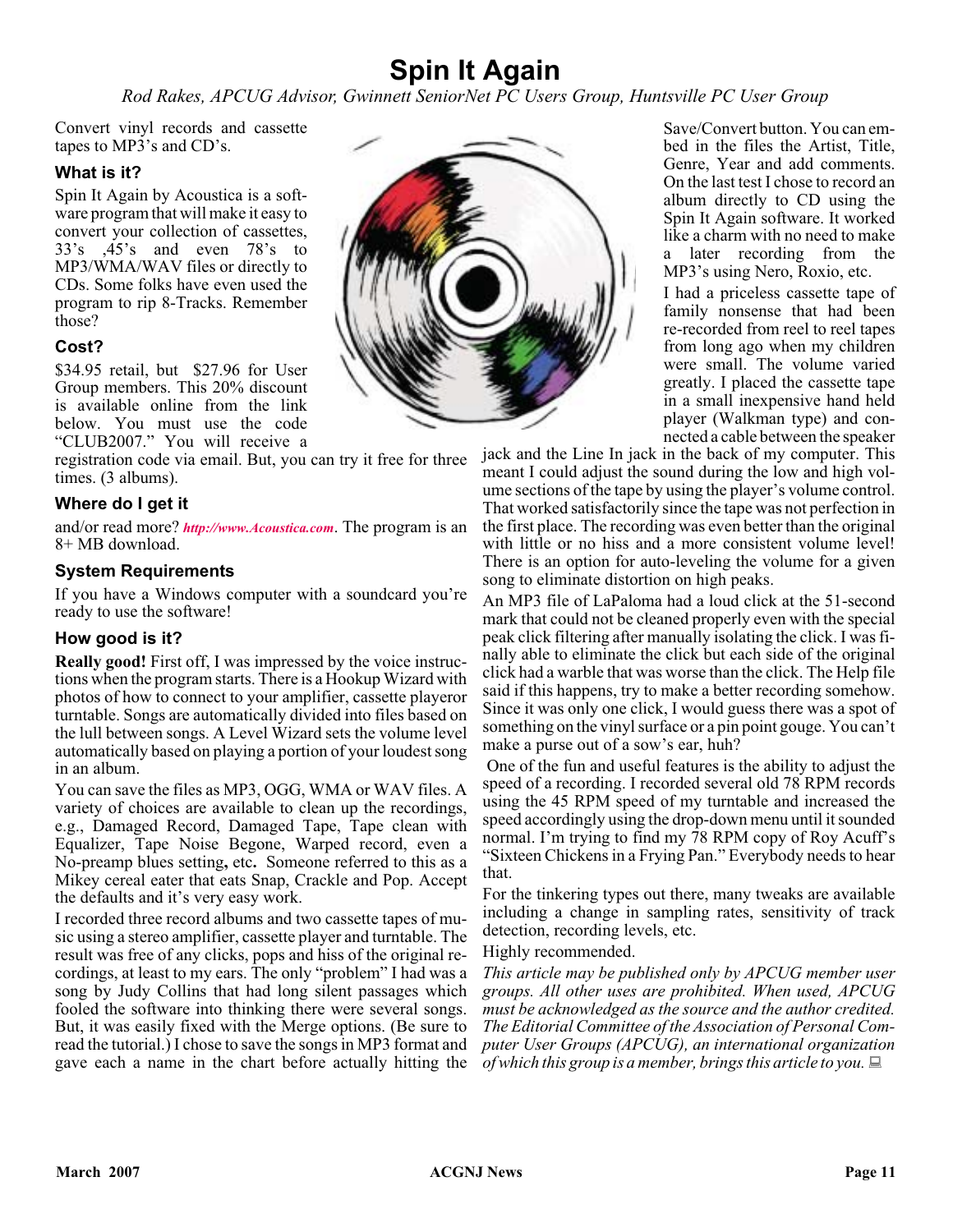### **Traveling with Computers**

*Diane George (digeorge@sbcglobal.net), PC Community (http://www.pcc.org)*

My husband and I have taken several cruises and both of us do doesn't help when there is a charge because they track the some other traveling for business and pleasure that keeps us in a hotel for several days at a time. Being addicted to using our computers, it's impossible to travel without our notebook computers. We both take our own notebook computers. As a result we need to do a little additional planning to take what we need to connect and use both computers.

First item is a small power strip. We found some lightweight ones with a short power card and four outlets that are easy to fit into a computer bag. Because we also take digital cameras, it helps to be able to plug in several devices at once, computers and chargers. While most hotels have multiple outlets, cruise ships typically have one outlet so the strip is doubly important.

Did I mention that we use bags on wheels that can be carried on an airplane? The basics need to fit into that bag. Usually there is enough space for some personal items (e.g., toothbrush, underwear, medications).

We take lots of spare batteries—neither one of us can stand to use the touch pads on our notebooks so we use cordless mice. The cameras also use batteries. Plan to bring the used batteries back with you as most places don't provide for disposal of spent batteries.

When we are going to be staying in a hotel, we take a small wireless access point — it's designed for travel and comes with a carrying case that includes the Ethernet cable that is needed. The one we have is made by Linksys and is slightly larger than a deck of cards. For some hotels, this will allow us to simultaneously use an Internet connection. This will usually work where hotels provide free Internet access — it

user's IP address for billing purposes.

Expect to pay about \$10 a day for Internet access at those hotels that charge — they may have wireless access, but be sure to pack an Ethernet cable in your computer bag in case they don't. There are still some hotels that only offer a modem connection, but in general most hotels now offer some type of Internet access.

On board ship, connections are provided via satellite and the cost is fairly high. On our most recent cruise, the basic charge was 75 cents per minute on a pay as you go basis. You could also purchase longer time periods for a lower rate per minute, e.g., 100 minutes for \$55. Connections suffer from some lack of reliability due to weather and satellite positions. The ship offered wireless access in a few locations for people with their own computers. The charges applied whether you used the ship's computers or your own. We opted not to use the on board access because the cost did not seem reasonable. On other trips, we used on-shore Internet cafes to review email, in Mexico, Costa Rica and the Caribbean. This trip (Hawaii) we did not find any that were near the port.

One of the conveniences of having Internet access on board was the ability to check-in online for our flights while we were still at sea. Southwest Airlines, in particular, allows you to check in 24 hours before your flight time. If you check in online within the first couple of hours, you will usually be assigned to the A group — first in line to board. The ship offered a short (30 minutes) package for \$12.95. I was able to check in four people at Southwest and had a few minutes to spare nobody said it was fast!

*Continued*

#### **Back Issues Needed**

The editor is attempting to build a CD containing all issues of ACGNJ News in pdf format, but our collection is incomplete. We're hoping some faithful reader has been hoarding them and will be willing to lend them to us just long enough to scan them. We promise to return them quickly. Thanks Joseph Gaffney, who loaned his collection for scanning. Below is a list of what we still need.

1985: June, July, August, September

1984: August

1976: January, February, March, April (pamphlet-size booklets)

1975: All issues (pamphlet-size booklets)

If you can supply any of these missing issues (or scanned images or good copies), please contact the Editor by email (*[bdegroot@ptd.net](mailto:bdegroot@ptd.net)*). Those who supply missing issues will receive a free copy of the resulting CD as our thanks for your help.  $\Box$ 

| <b>Advertising Rates</b>                             |                                          |       |                                                                            |  |
|------------------------------------------------------|------------------------------------------|-------|----------------------------------------------------------------------------|--|
|                                                      | Rates                                    |       | Specifications                                                             |  |
| Full page                                            | $7" \times 10"$                          | \$150 | Published monthly except July and<br>August                                |  |
| $2/3$ page                                           | $4\frac{1}{2} \times 10$                 | 115   | Closing date: 1st of preceding<br>month. Ex: Apr 1 for May                 |  |
| $1/2$ page                                           | $7 \times 5$<br>$3\frac{1}{2} \times 10$ | 85    | Black & white only on white un-<br>coated offset stock                     |  |
|                                                      |                                          |       | Non-bleed                                                                  |  |
| $1/3$ page                                           | $2\frac{1}{4} \times 10$                 | 57    | Printed by sheet fed offset                                                |  |
|                                                      | $4\frac{1}{2} \times 7\frac{1}{4}$       |       | Halftone screen: 120                                                       |  |
| $1/4$ page                                           | $3\frac{1}{4} \times 5$                  | 50    | Negatives right reading, emulsion<br>side down.                            |  |
|                                                      | $2\frac{1}{4} \times 7$                  |       | Halftones/photos \$10 extra                                                |  |
| $1/6$ page                                           | $2\frac{1}{4} \times 5$                  | 35    | Ads must be camera ready                                                   |  |
|                                                      | $4\frac{1}{2} \times 2\frac{1}{2}$       |       | Send check with copy, payable to<br>ACGNJ Inc.                             |  |
| $1/8$ page                                           | $3\frac{1}{4} \times 2\frac{1}{2}$       | 30    | Material should be sent to ACGNJ,<br>PO Box 135, Scotch Plains NJ<br>07076 |  |
| Business card                                        |                                          | 25    | For further information contact                                            |  |
| 10% discount for 3 or more<br>consecutive insertions |                                          |       | Frank Warren, (908) 756-1681,<br>kb4cyc@webwarren.com.                     |  |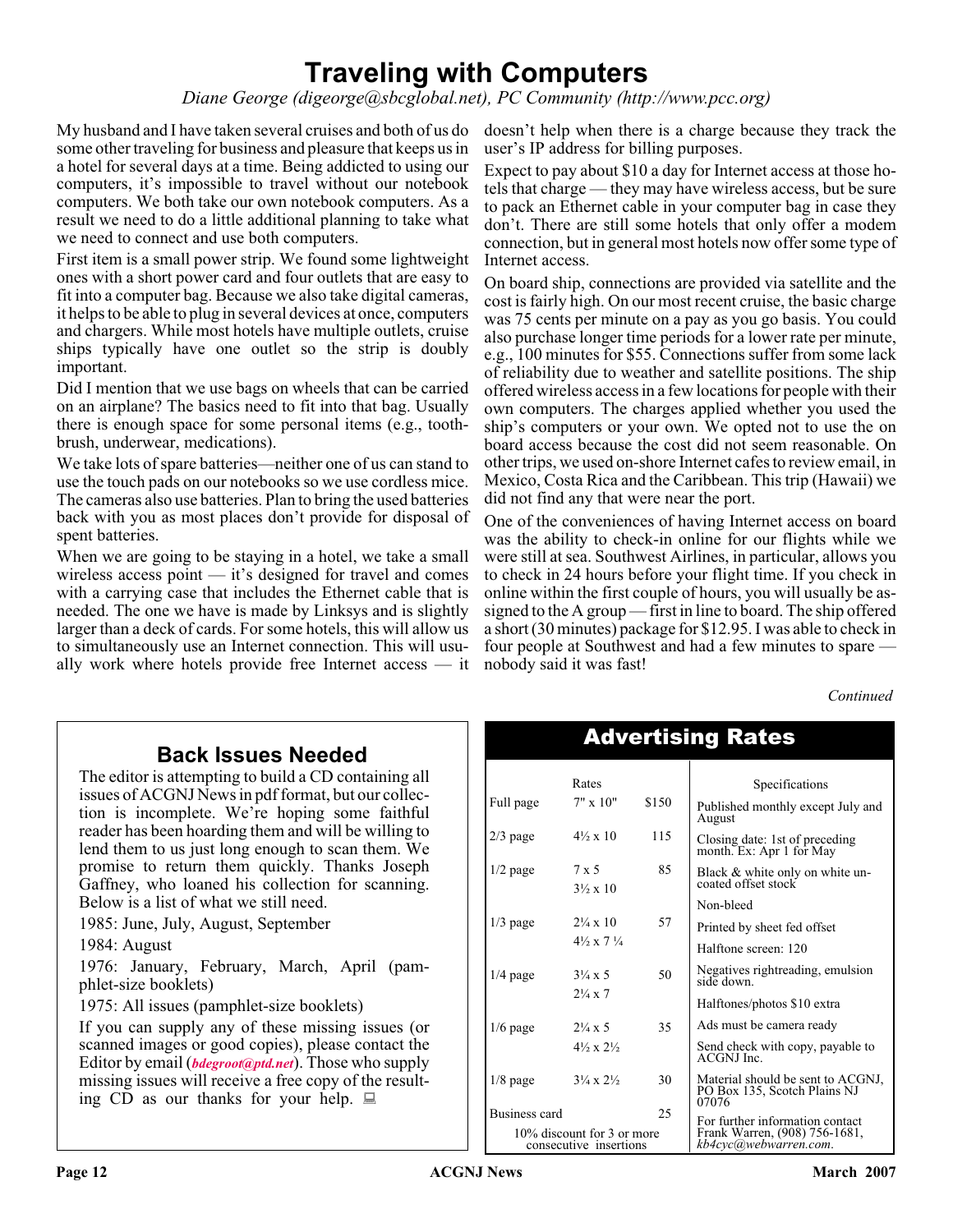### **Finally! Essential Tech Books for Non-Dummies**

#### *Gabe Goldberg (gabe@gabegold.com), APCUG Advisor, <http://www.compukiss.com>*

With holidays just past, many people reading this article from AARP's Web site will need techno-wisdom for dealing with gifts received by family, friends, and themselves. But with conflicting suggestions from mailing lists, Web sites, stores, and manufacturers all around us, a trusted guidebook is valuable.

The books are "Sandy Berger's Great Age Guide to Better Living Through Technology", "... to the Internet", and "... to Gadgets & Gizmos". Their common design is open and uncluttered; accessible language is clear but not dumbed down; there's no mention of dummies or idiots.

Good personal-style writing engages the reader, calming and building confidence. Sandy shares her sense of excitement and discovery and offers clear opinions on technology and how it affects us. That's pleasantly different from most technology books. And agree or disagree on individual items, you'll certainly know where she stands.

Ideas and technology are amply illustrated by easy-to-read screen images and clear photos. I'd have liked a "lay-flat" binding for easy reference at the computer.

The "Great Age" title credits Pablo Picasso with saying, "Age only matters when one is aging. Now that I have arrived at a great age, I might as well be twenty". Chapters begin with other thought-provoking quotations. My favorite, highlighting the empowering nature of the books' subject matter, comes from marketing guru Greg Arnold: "All greatness is achieved while performing outside your comfort zone". Fear often comes from lack of understanding; don't worry, the books aren't uncomfortable reading — but they may challenge you to try new things.

The books open onto Contents at a Glance — a list of chapter titles and page numbers. That's handy, giving a quick focus without requiring flipping past usual book-front boilerplate. Each book includes a brief "What's Inside" write-up, noting that there are no special instructions for reading, and highlighting unique design elements. The Technology and

*Continued*

#### **Traveling with Computers,** *continued*

Online check in requires you to print your boarding passes. At many hotels, you can get the concierge to print your boarding pass—you give them the confirmation number and they will do it for you. On the ship, we could have paid for the Internet access and to have the passes printed, but instead we took a printer with us so we were able to print our own. I saved the passes as PDF files and then took them back to our stateroom for printing.

In prior years, we took a small photo printer with us, but found that to be too limiting. We bought an HP 460, an inkjet printer, which prints photos and  $8 \frac{1}{2}$  x 11 pages as well. It was designed to be mobile, so is fairly compact and lightweight. It can be tucked into a suitcase among your clothes. The printer has an AC adapter and a USB connection. We took a small supply of paper, both plain and photo paper tucked in the bottom of a suitcase.

Aside from printing boarding passes, we also used the printer to print photos to give to some of the friends we made during the cruise, passengers and staff. The pictures were much appreciated.

This leads to the main reason for taking the computers — we take a lot of pictures with two digital cameras. On cruises, in particular, we have to download the images in order to recover space on the memory cards. Even with multiple cards for the cameras, we would never have enough storage space without off-loading the images. We get pictures from our in-laws who travel with us and spend some time on the trip organizing the images before we get home. On the last cruise we had five days at sea before we got home, so there was plenty of time to work on them.

Another item that has been useful is a small external drive. We have a 40 gigabyte drive that is about 6 inches by 3 inches and ¾ inch thick. It connects via USB and does not require a power supply if you connect it to your computer directly. This allows us to back up the photos and to share them with each other or our traveling companions. You may also want to take a card reader if your notebook doesn't have a built-in card reader. A USB hub may also be useful.

We take a small scanner (about 1 inch thick) and a folding table. Because there is usually one desk in hotel rooms or in staterooms, the second notebook user has to resort to using the coffee table, a chair or the bed. It's really inconvenient and hard on the back, so we have a small plastic table that comes apart and is easy to reassemble. It folds to less than 2 inches thick and fits in a medium size suitcase. You can work with a notebook and have room for a mouse. It weighs about two pounds so it's not a big burden to include it and it saves fighting over who gets the desk.

Before you leave, double check to make sure you have all the USB cables that you need, as well as the adapters for your devices. If you take a printer, be sure to include extra ink cartridges. Depending on where you travel, you may or may not be able to find what you need.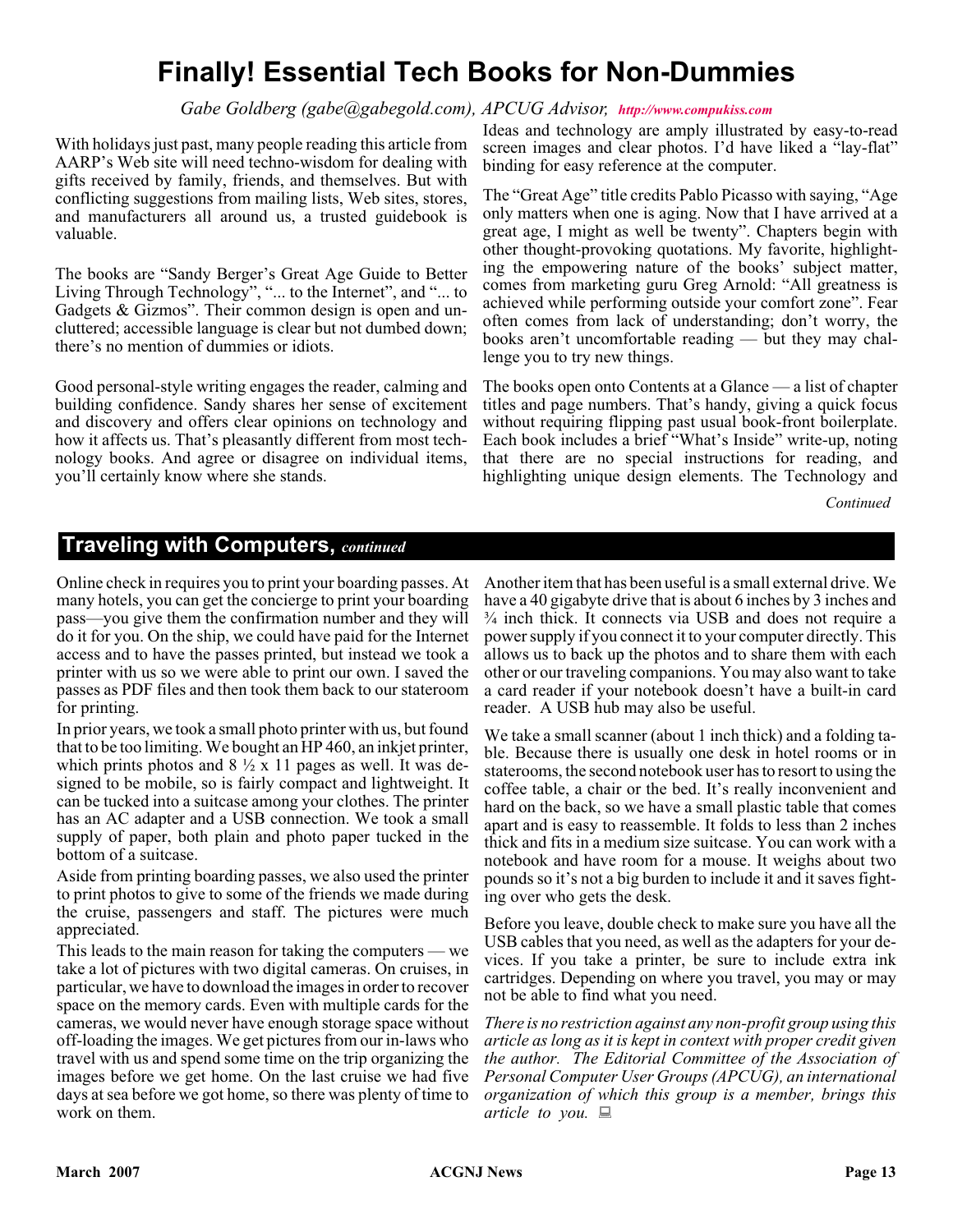Internet books include valuable sidebars calling out Sandy's Tips,

Blooper Alerts, Lingo, and Trivia. Selected items in Gadgets and Gizmos are designated Sandy's Favorites.

Sandy Berger's Great Age Guide to Better Living Through Technology reminds us how pervasive technology is, how much things have changed in our lifetimes, and how change is accelerating and never-ending. It covers topics such as how families can use the digital world, how technology has affected shopping, travel, health, finances, and even meeting people. Throughout, it encourages continued learning at any age — after all, we know HOW to learn. This book shows much that's worth learning. It's not preachy or prescriptive. For example, it lists diverse search engines, giving attributes and advantages for each. Many are specialized, less known than Google/Yahoo/etc., and yet may be best for fulfilling certain quests. I'm happy that it highlights the wonderful Library of Congress. This treasure, local to me, is available to all online.

Sandy Berger's Great Age Guide to the Internet focuses on getting online, learning the language of the Internet, having fun and communicating, and avoiding problems and staying safe. It reports scientists believing that humans use about 10% of their brainpower, and speculates that most people use about 10% of their PC's power — and aims to help raise both numbers. The book starts gently, introducing Internet concepts and terms, and assembles them into tips and tricks for Web searching, e-mailing, understanding Web advertising, and even building our own Web pages. It gives tips for picking an ISP (Internet service provider), demystifies browser windows components, and offers netiquette advice for instant messaging. I take issue, though, with its use of the term "hacker" as bad guy; I grew up hearing it as a term of praise [*[en.wikipedia.org/wiki/Hacker](http://en.wikipedia.org/wiki/Hacker)*].

Sandy Berger's Great Age Guide to Gadgets & Gizmos is a different sort of book, a bit hard to categorize. It's a catalog, shopping guide, and a tour through current and future technology. It offers gift ideas for oneself or Santa; if you observe someone reading it with widened eyes, you'll guess what they'd like gift wrapped for them. It's not Consumer Reports, since it doesn't compare choices head-to-head. But its interesting and opinionated narrative gives products' good and bad news; general advice and principles are interleaved so it won't become outdated as fast as a simple products list would. If Santa had watched me, he'd have seen me reading carefully about phones and clocks — two of my interests.

As you've seen, the books are complementary — it's worth collecting them all. They're easy cover-to-cover reads, or you can refer to them for specific ideas, services, and products. Good indexes locate topics quickly; because the books topics are inter- related, a consolidated index of the three books' top-

ics would be useful. Perhaps the publisher will provide one online. There's some necessary overlap but they provide different information with varying orientation and emphasis. Overall, the books fulfill their "Better Living Through ..." titles' promise, delivering usable information about evolving technology areas.

#### **Specifications**

Book Title: Sandy Berger's Great Age Guide to Better Living Through Technology

Author: Sandy Berger Paperback: 272 pages Publisher: Que ISBN: 0-7897-3440-0 Price: \$20

URL: *[www.quepublishing.com](http://www.quepublishing.com)*

Book Title: Sandy Berger's Great Age Guide to the Internet Author: Sandy Berger

Paperback: 268 pages

Publisher: Que

ISBN: 0-7897-3442-7

Price: \$20

URL: *[www.quepublishing.com](http://www.quepublishing.com)*

Book Title: Sandy Berger's Great Age Guide to Gadgets & Gizmos

Author: Sandy Berger Paperback: 242 pages Publisher: Que ISBN: 0-7897-3441-9 Price: \$20 URL: *[www.quepublishing.com](http://www.quepublishing.com)*

Note: Sandy and Dave Berger have set up a special link on compukiss.com [*<http://www.compukiss.com>*] so APCUG members can purchase the books at a 35% discount.

*This article originated on AARP's Computers and Technology Web site, [www.aarp.org/computers](http://www.aarp.org/computers), and is copyrighted by AARP. All rights are reserved; it may be reproduced, downloaded, disseminated, or transferred, for single use, or by nonprofit organizations for educational purposes, with attribution to AARP. It should be unchanged and this paragraph included. Please e-mail Gabe Goldberg at gabe@gabegold.com when you use it, or for permission to excerpt or condense.*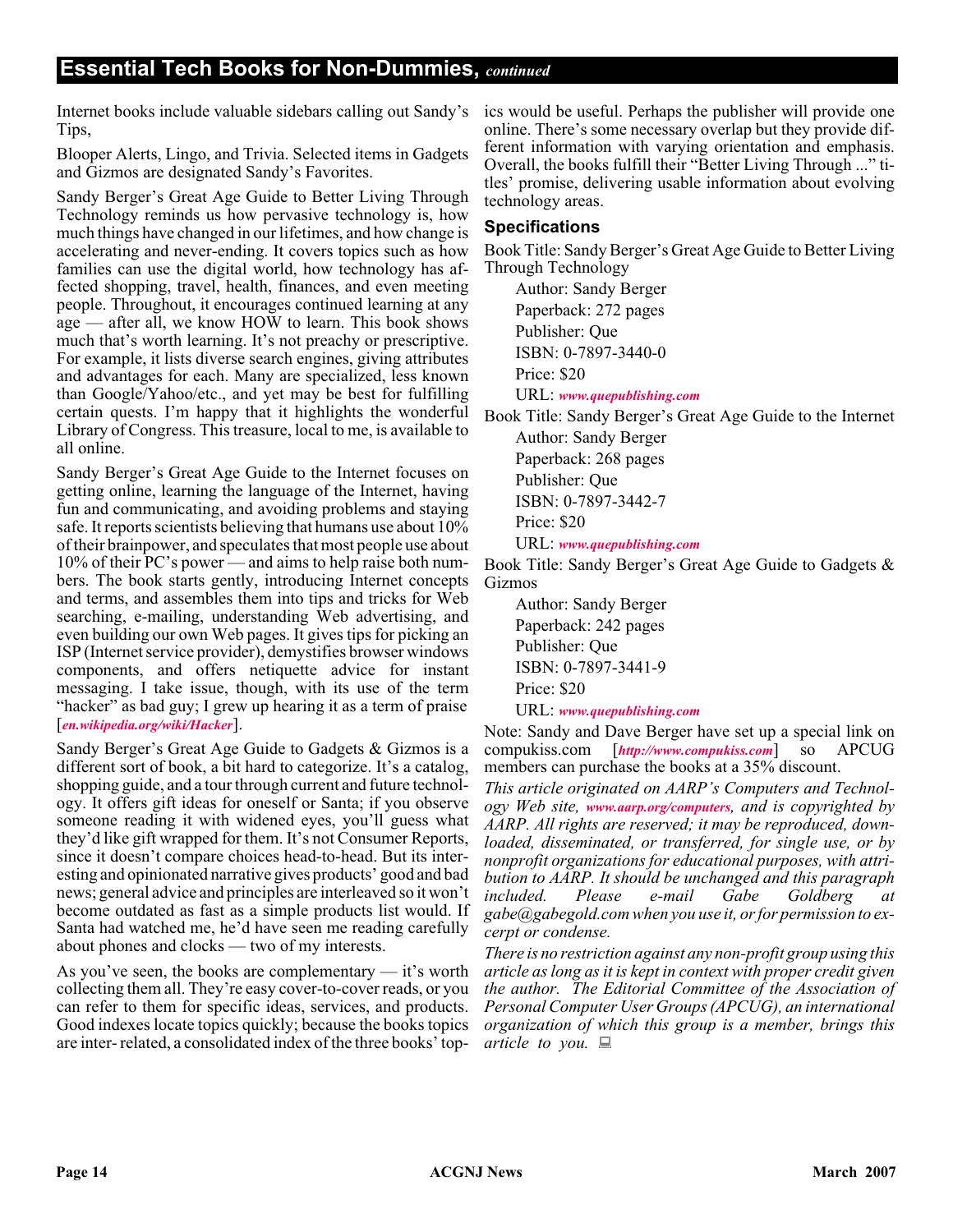### **XP Disk Maintenance Tools**

*Dick Maybach (n2nd@att.net), Brookdale Computer User Group (<http://www.bcug.com/>)*

Windows disk operations have improved greatly over the years to the extent that we seldom have problems with XP. However, XP does include tools to inform you about your disks, to improve their operation, and, if needed, to repair the data on them.

For general information on your drives, use the *Disk Management* tool — right-click on *My Computer*; select *Manage*; and select *Disk Management* (under Storage). You will see a table showing the properties of all your partitions as well as a graphical summary. Select a volume in the table or on the graphic, click on the *Action* menu item, and then click on *All Tasks* to see a list of the actions you can perform. Be careful, as some of these are drastic and irreversible, e.g., format and delete the volume.

If you suspect that a hard disk is corrupted, double-click on *My Computer*, right-click on the desired drive, select *Properties*, select the *Tools* tab, click the *Check Now…* button in the Error-checking section, and click the *Start* button. This will run an updated version of the old *chkdsk*. Don't select either of the options. If you do find problems, run the program again, but before you click Start, select *Automatically fix file system errors*. You may have to reboot for the operation to complete. Also, be aware that this may result in the loss of some files. If there still errors, run the program again, but select both options. (You can also run this program from the command line; type "chkdsk /?" in a Command Prompt window to see the options. I prefer the command-line version, because it's more informative.)

With time, Windows collects many unneeded temporary files. To clean these up, double-click on *My Computer*, right click on the desired disk, select *Properties*, and click the *Disk Cleanup* button under the *General* tab. Windows will take a few minutes to analyze your disk, and then will display a list of actions and how much space each will recover. You can single-click on each name to see its description. I select everything except the last two (*Compress old files* and *Catalog files for the Content Indexer*). Clicking the *More Options* tab shows other ways to recover space by removing Windows components, removing installed programs, or deleting old system restore points. Under the General tab, you will see two check boxes, *Compress drive to save space* and *Allow Indexing Service to index this drive for fast file searching*. By default, the first is not checked and the second is; don't change these. Large disks are very cheap, and if you are running low on space, a much better solution is to install a second disk and keep you user data on it. Compression adds complexity, and I've seen it cause serious problems.

With use, a disk gradually becomes fragmented. That is; long files are broken into parts and scattered over the disk. You can correct much (but usually not all) of this with XP's disk defragmenter. Double-click on *My Computer*; right-click on the desired drive; select *Properties*; select the *Tools*tab; click on the *Defragment now…* button in the *Defragmentation* area; and click the *Analyze* button. Usually, you will be told that there is no need to defragment the volume. If so, take the advice. If you do decide to defragment the disk, bear in mind that there is a small risk of destroying its contents, since many files will be deleted and rewritten – a power failure could be catastrophic. Before you defrag a disk, run chkdsk or, even better, back it up.

A little-known command-line utility is *fsutil*. To run this first open a *Command Prompt* window (found in the *Accessories* group), then type "fsutil" to produce a list of fsutil commands. Usually, you will have to stack up several fsutil commands to do anything useful. For example, typing "fsutil dirty query c:" will show you whether you need to run chkdsk on C:. It can be worthwhile to explore the other features this command, being careful of course that you don't make any changes to your file system.

The *recover* command will make undamaged portions of a damaged file readable. For example, to recover the damaged file c:\n2nd\junk, open a Command Prompt window and type "recover c:\n2nd\junk". Like most command-line programs, you should be careful when using recover.

A very powerful command-line program is *debug*, but you can do a lot of damage with it if you are not an expert; I recommend that you avoid it. If you are curious, type "debug /?" in a Command Prompt window to find out more about what it can do.

The NTFS file system is superior to the older FAT32 one. If you are still using FAT32, seriously consider converting it to the NTFS format. For example, to convert your C: drive to NTFS, open a Command Prompt window and type "convert c: /fs:ntfs". There are two caveats: (1) the conversion is not reversible unless you buy third-party software, and (2) if you dual-boot both XP and an earlier version Windows on the same PC, the old version can't read NTFS volumes.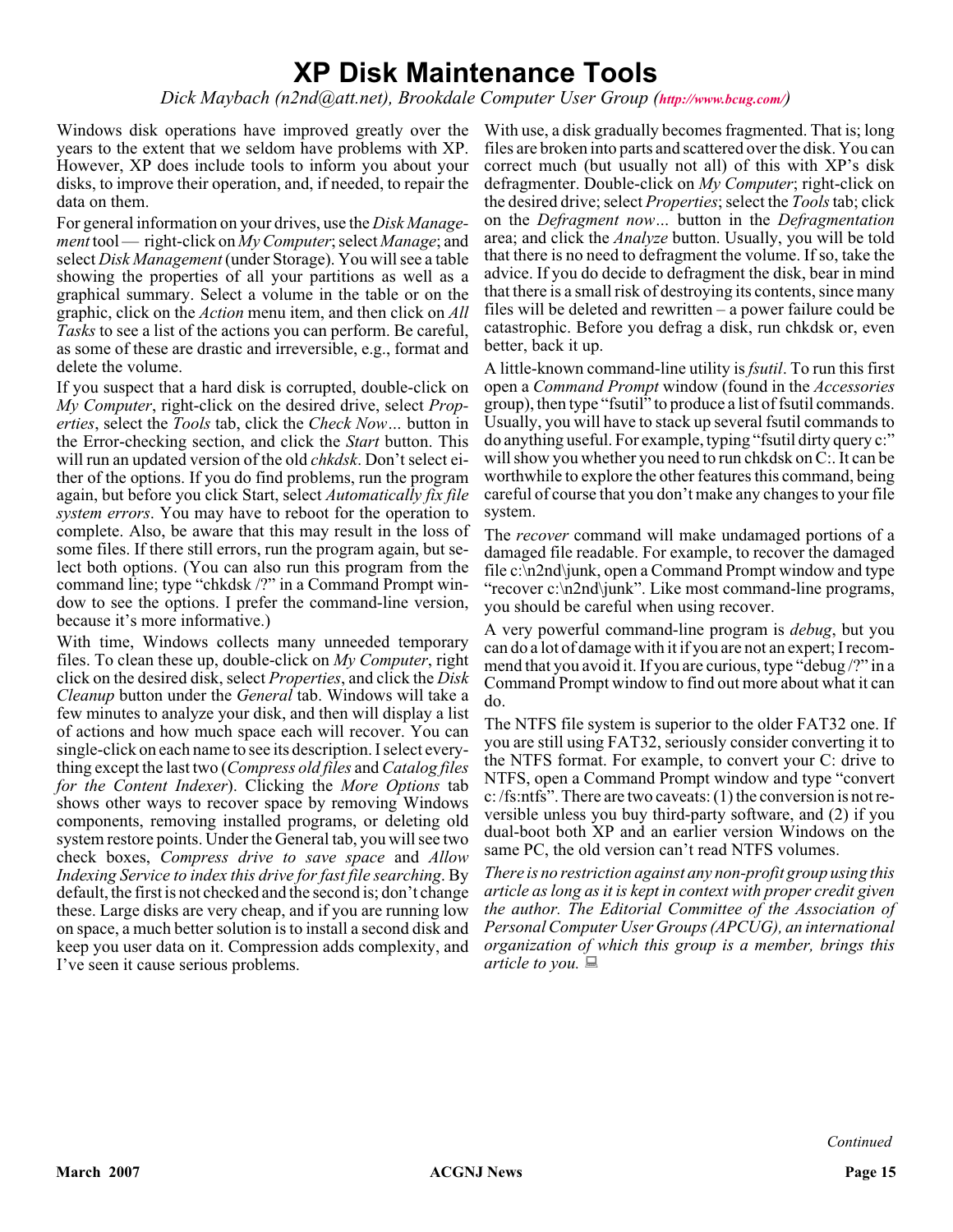### **Registry Adventures**

*Al Gruber (AlGruber@Comcast.net), SouthEastern Michigan Computer Organization (<http://www.semco.org>)*

Suppose you try to delete a file on your Desktop, but instead the system starts to install a program. You furiously click cancel a dozen times, and it stops. So, you try the delete again, and it happens again, and again, even after rebooting. Evidently, some wires are crossed in your computer: the delete key is now assigned to installing a program called ScanSoft PDF Create. That's what made me delve into the registry.

By way of background, I've had problems with ScanSoft ever since their last upgrade, so I knew enough to demand that they remove their setup program, and hallelujah, that did give me back my delete key. But it made sense to me that this fixed only the symptom. Somewhere in there, the wires were still crossed. And that somewhere must be in the registry. Unfortunately, I didn't know enough about the registry — and though I know a little more now, I still haven't fixed the problem.

To start, I pulled down my copy of Windows XP Registry Guide, (Jerry Honeycutt), which I had always planned to read "one of these days." It's a good book, but at over 450 pages, my mind wandered to the registry-cleaning program (System Mechanic 6) I had recently bought from ZoneAlarm. Their general idea is that they scan your computer for errors and then fix them. Not being that trusting, I finally found out how to stop them from making the fixes before I could review and approve them. Then I ran the program. Surprise, they had no proposed fixes. My Registry was perfect!

But I knew that was wrong. As I was following the Honeycutt book and inspecting the registry, I had discovered many out-of-date entries involving the Start > All Programs menu, some for programs I had uninstalled and others perhaps caused by my habit of combining programs under suitable headings. For example, I have a heading called Graphics that holds 10 different graphics-related programs.

When I asked the System Mechanic techie why their program might not find known registry errors, he explained that they must be shared programs, which I could pin down by running System Mechanic in protected mode. I did, and now found a grand total of 1 error.

I now decided to try some other registry cleaners. Here's a partial list of the commercial offerings: Error Nuker, Free Registry Fix, PC On Point, RegCure, Registry Fix, RegistryHealer, Registry Mechanic, Registry Medic, System Mechanic.

Unfortunately, most of these programs give off a bad smell. These are inexpensive programs; most in the range of \$20 to \$30, but they all try to give the impression that they're free: e.g., "free download," "free scan," but to fix your registry, you must pay. The most egregious is "Free Registry Fix," which claims on its opening screen: "the world's only FREE registry cleaning software on the market today." Their price is \$29.95! Mind you, I understand their problem. Since I don't need registry cleanings very often, I might take my free cleaning without ever buying. But still, it's a shell game. And frankly, I am reluctant to give them my credit card. (Actually, there are at least 4 genuinely free programs, but they are a bit

harder to find: CCleaner, EasyCleaner, RegScrubXp, Eusing Free Registry Cleaner.)

Another point is that the commercial product information is more hard sell than information. "Statistics show that over 93.7% of pc's have corrupted registries;" "Don't compromise with second best;" "100% guaranteed." If there are product differences, and there clearly are, I couldn't find them in their literature. And of course, their documentation is weak. This was especially disappointing because I was hoping their documentation would give me a clue about my problem.

These programs all use about the same approach. They offer to scan your registry (Free! Free! Free!). These scans invariably find lots of "dangerous" errors. To fix these, you must register the program, which is when you find out that it isn't free after all. The programs do give you one or two free fixes. But since all of them find hundreds of errors, you invariably have too many for their free offer. Incidentally, the program that claims to be the only freebie in the universe does give you 50 free fixes, but I don't think you qualify if you have over 50 errors.

After the scan, these programs go automatically into their repair phase, unless you have figured out how to opt out, which again took me quite some time. (The problem here is that they never tell you if choosing "fix errors" will still let you back out.)

So, after System Mechanic had said I had an error-free registry, here's the number of errors I found in the various programs:

| EasyCleaner (really free) ······················· 251                                    |
|------------------------------------------------------------------------------------------|
|                                                                                          |
| Free Registry Cleaner (really free) ············ 1651                                    |
|                                                                                          |
|                                                                                          |
| $RegCurve \cdots \cdots \cdots \cdots \cdots \cdots \cdots \cdots \cdots 2374$           |
| Registry $Fix \cdots \cdots \cdots \cdots \cdots \cdots \cdots \cdots \cdots \cdots$ 714 |
|                                                                                          |
|                                                                                          |
|                                                                                          |
|                                                                                          |
|                                                                                          |

\* Estimate, no total supplied

Now, I knew System Mechanic was wrong when they said I had no errors. But when Registry Healer says 3,777 there must be some grade-inflation going on. After all, my computer boots and runs ok. The ScanSoft problem is a suspicion at this point, not a blue screen emergency. So why should I let Registry Healer repair these errors. I suppose it would speed boot-up and shutdown. Would it actually run faster? The sales pitch says yes, but as I said, I'm not that trusting.

To give you a little more feel, here are the warnings from "Free Registry Fix":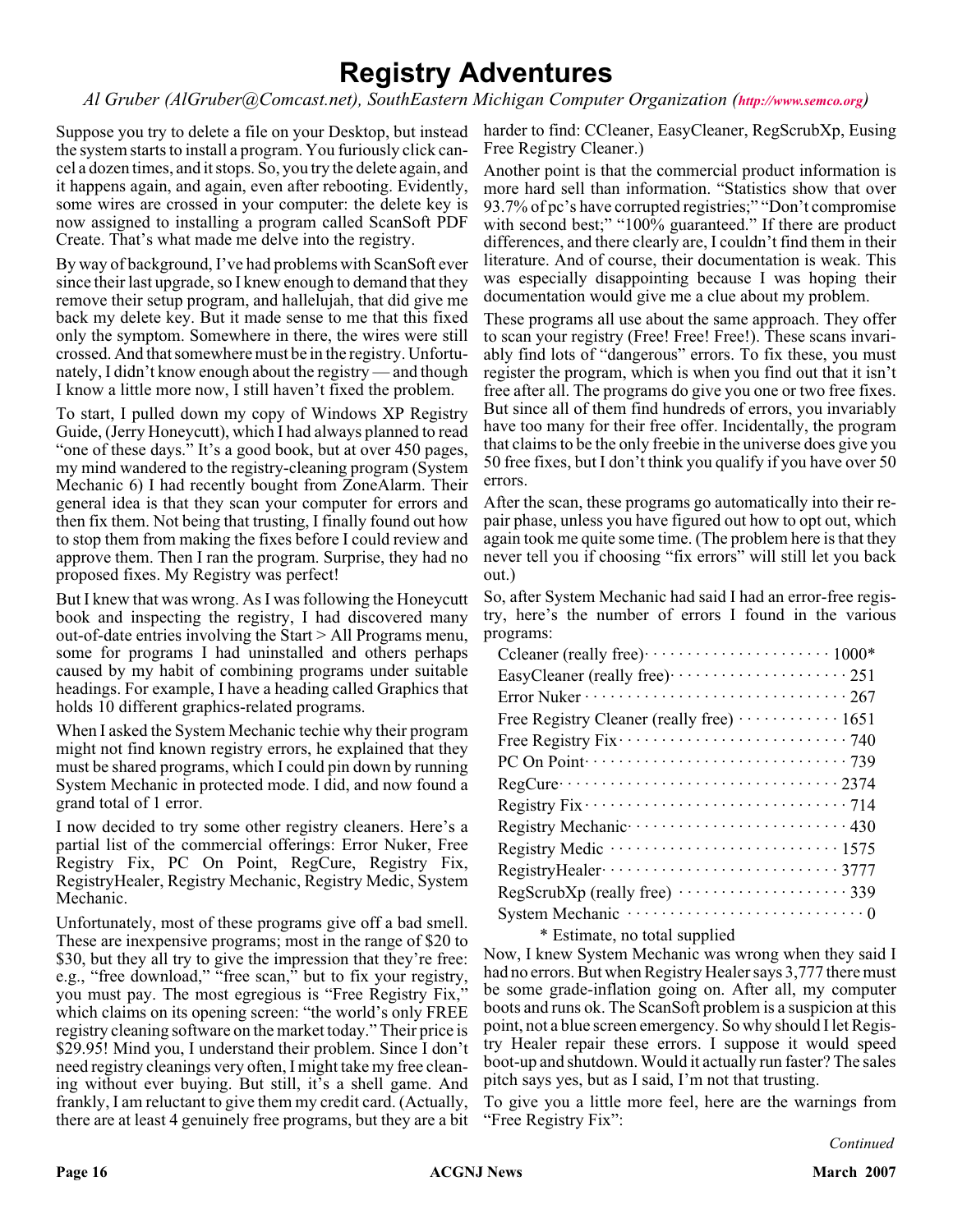#### **Registry Adventures,** *continued*

274high severity problems — apps won't run, system may crash.

121medium severity — app errors or won't run.

345low severity — computer will run slow.

This seems like a good time to tell what little I have found out about the registry. First, it is loaded into memory when the computer starts. The part we are interested in resembles a Rolodex, a list of programs and their addresses. Entries are added when you install a program, and removed when you uninstall.

Apparently, not all programs uninstall properly; some entries are not removed from the registry — outdated cards left in the Rolodex. This may create a junky registry, but should not automatically cause problems. Another factor is that programs often involve multiple parts, hence multiple entries in the registry. So, if each improperly uninstalled program had 10 parts, the amount of junk might be that much greater. But aside from the wasted time riffling through left-behind cards, no real harm should ensue. Even if you call a contact whose number has been disconnected, all that happens is a no-answer, i.e., the program won't run because you uninstalled it.

Finally, there are other ways to cause registry junk. If you occasionally reorganize your Start button > All Programs menu, it turns out that old entries are not deleted from the registry. Example: I moved Word from its old category called MsWord to a new one called Microsoft. In terms of the Rolodex analogy, this is like adding a card when a contact changes her name. If she keeps her phone both cards are usable, but the old one becomes superfluous as you switch to using her new name.

Are we getting any closer to understanding how a group of registry cleaners can be so far apart in the number of errors they find? Hold on. Registry cleaners conduct their scans by problem categories that they describe with names that are suggestive but by no means clear. I think that the differences in their results are caused by which categories they pick, and perhaps how tight their rules are. (Though it seems likely that System Mechanic contains some programming errors.) Here are my guesses as to what their categories mean:

#### **Typical Registry Errors Categories**

The first 5 items below are written into the registry at the time of program installation, but not always fully deleted at un-installation. Many registry cleaners offer to delete the useless left-behind entries.

**1.Software Locations**: At installation, applications enter their location in the registry.

**2.Controls/ActiveX files/Shared Dlls, Browser Helper Objects**: Applications enter the location of their \*.dll and \*.ocx files in the registry.

**3.Help Files**: Some applications enter the location of their help files in the registry.

**4.Installers/Add/Remove Programs**: Applications enter the location of their install and uninstall programs files in the registry.

**5.Start Menu and Startup (boot up) entries**: At installation, applications enter the location of both of these items in the registry.

The following items are written into the registry at various other times. The cleaners check to see if they represent real addresses. If not, they are useless and can be deleted.

**6.Windows Services**: This tells the location of various Windows services.

**7.Windows Fonts and Sounds**: These sections tell the location of installed Windows font and sound files.

**8.File Extensions**: This lists file extensions (e.g.: \*.txt) and tells which if any applications may open them. If an extension lists no programs, or only nonexistent programs, the entry is useless.

**9.History List:** This section is scanned for invalid history files paths.

**10.Invalid Paths and Folders**: this section is scanned for any other non-existent files and folders.

#### **11.Hardware Drivers**

To summarize, I am guessing that looking for somewhat different errors causes cleaners to get different problem counts. This is only a guess because their product descriptions aren't that specific. Surprisingly, nobody claims to look for more problems than their competitors. I suppose, on these grounds, I should pick Registry Healer because it finds (and fixes) the most errors.

But then, I must face the question; should I let Registry Healer delete the "problems" it reports, so that my system won't crash (which it doesn't do anyway) and will run faster (which I suppose is possible)? I admit that part of my reluctance is fear. Whenever anybody mentions editing the registry, they first warn that you could cripple your computer for life, so back up first. And the registry cleaners themselves, of course, say that their software is not created for any useful legal purpose and that users cannot rely on them working.

Part of my problem is with the concept of backups. If my computer won't start after deleting the "problems," and if I had a backup, and, if I had a boot disk, and, if I could get into restore mode, I should be able to rescue the situation. But with my luck, the computer will start fine. Then three weeks later, some program I haven't run since the "cleanup" will not run. And three weeks is long enough (for someone with senior moments) that I probably won't connect it with the cleanup. And if I did, would I want to lose whatever new stuff I had done since then? No!

This brings to the fore one missing feature of all the cleaner programs. My specific problem is a possible registry error involving ScanSoft. But the cleaner programs don't let me search for ScanSoft errors. They just report what they want to report, and on top of that, they all want to report something different.

Speaking of features, here are some of the differences I noticed between programs: As you know, the cleaners find and delete calls to missing programs. A couple however, also search for the missing programs, so they can correct the call if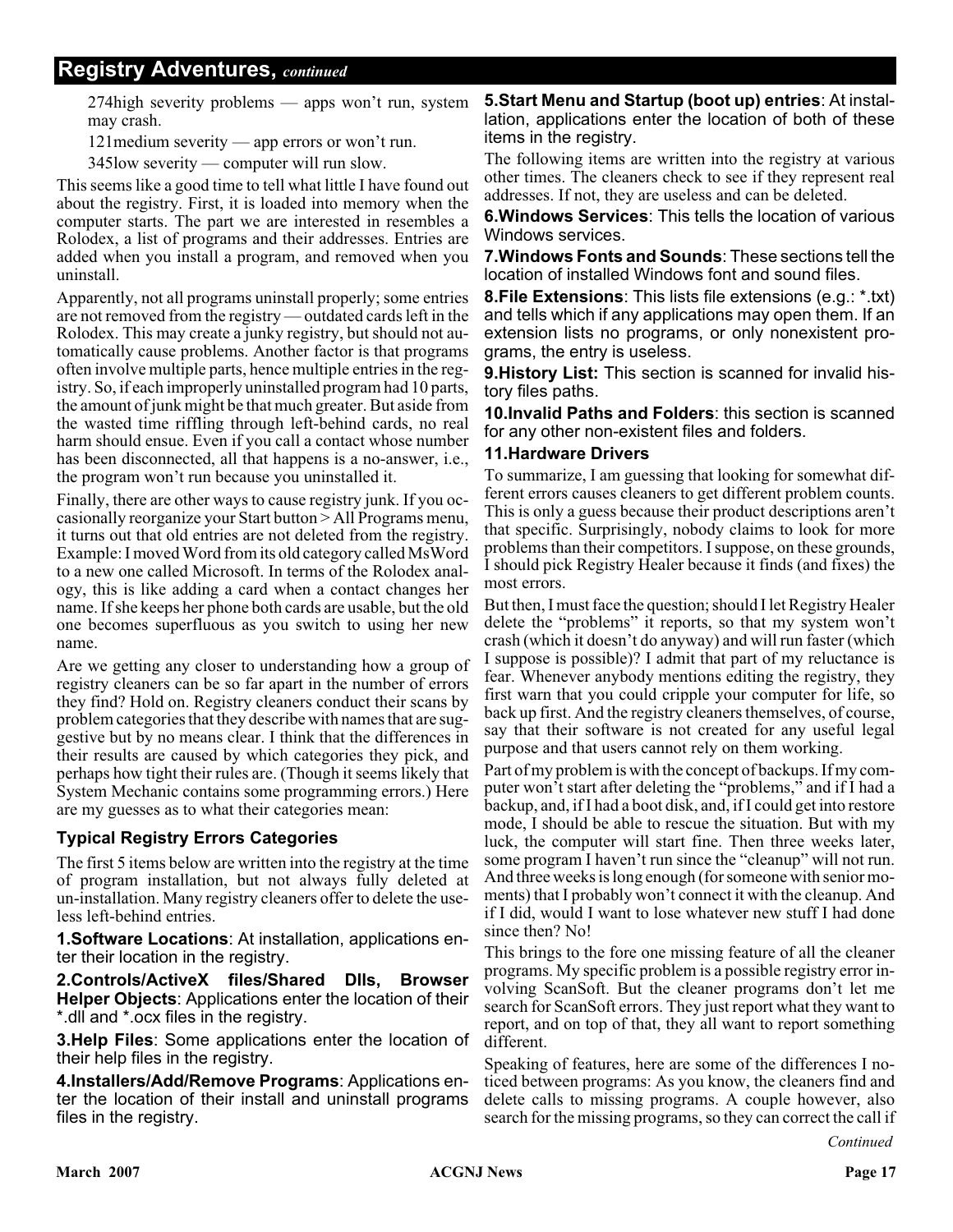### **Dufferdom — Tales of the Ordinary User**

*David D. Uffer (daviduffer@sbcglobal.net), Chicago Computer Society*

When you think about it, you may come to the view that there are users and there are abusers of personal computers. Of course, the direction of the abuse may be at issue: the PC could seem to be abusing the user, not responding as it had and probably should. A techie may find a fine point where the user has not followed the rules and the PC was just responding to some erroneous action or mistaken understanding. You may believe that. You may believe that machines are always constant and humans variable. I don't. Electronic circuits are complex enough in their construction and interaction that they can go corrupt on their own. Ask a techie. Ask Murphy how he found his Law.

I think I have one of Murphy's PCs. And it may be that it does have a mind of its own, or at least an inclination to uphold and sustain Murphy. It has no brand name. It has been multiply upgraded, revised, and enhanced so that any original identity is no longer valid. I've tried various names. I discontinued Mongrel when I felt it was disrespectful, that the PC's ego, if any, would suffer. In view of its heritage, I used Legacy for a while. Then sort of settled on Custom. That's descriptive, respectful, and honorable. But there are times I want to call it Murphy.

Or maybe call up Murphy and ask him to pick up his PC and thanks for the loan. But maybe he thinks it's mine. And maybe he's right and I'm stuck with it. Maybe it'll get better if I treat it gingerly, or just gently. But it recently developed this cute trick of getting the screen to go blank and black, not to return until some secret rite is performed upon it by a repair guy who says it's nothing special, just reconnecting. I've tried that too and sometimes it does whatever magic is required. The screen comes back and pretends it hasn't been up to anything sneaky. Then I tried being analytical and have successfully reduced the number of cables it took to achieve

restoration. I've got it down to just 5 USB connections plus the Ethernet port. Almost gives me some pleasure to anticipate the next blackout and further reduction in cable connections. Almost a game.

The most recent blackout seems to have occurred as a result of accidentally hitting the F12 key. I'll try it intentionally when I get some slack time for fooling around and some courage. Maybe I'll learn something. I do have yet to learn another key quirk. While typing a long message or document, I accidentally invoked another kind of vanishing act by touching some key in the bottom row. Immediately, I was back at the basic desktop screen, all message or document image having gone forever bye-bye. That's when I learn and relearn that re-doing a message or document usually makes it better. Authors call it rewriting and it's a royal pain but good for the soul. I've yet to discover what key or combination causes that reaction. Same reason: chickenhearted.

Now then there may be another reason. It might just be another prank Microsoft or its staffers play on users. A colleague of mine some time ago visited Redmond for some genuine learning and came back with some tricky mini-programs that made the keys or mouse pointer behave in tricky ways, like wandering around or appearing to lose data. You can find subsequent versions of such programs by browsing the Internet, if you value frustration or scaring your colleagues. If you seriously seek and cannot find such items, you can ask me by way of Beata Kernan, who knows how to get in touch with me, at *1ccsadmin@comcast.net*.

*There is no restriction against any non-profit group using this article as long as it is kept in context with proper credit given the author. The Editorial Committee of the Association of Personal Computer User Groups (APCUG), an international organization of which this group is a member, brings this article to you.*

#### **Registry Adventures,** *continued*

they find it. I don't know how successful this is, but it makes sense to me. Registry Healer is one of these. For the rest, when they say repair, they really mean delete.

Another feature I like, is the ability to send a list of the errors to disk or printer. This caters to my cautious nature; it lets me think about the "problems" before agreeing to delete them. Registry Healer and EasyCleaner both offer this.

Another feature I found useful is that one click takes you from the error to the actual registry entry. Again, this reflects the fact that I was trying to investigate a specific problem, rather than running a housecleaning operation. About half the programs, including Registry Healer, offer this feature.

Finally, most but not all have some form of online documentation, though most of it is pretty amateurish. Their general rule is to explain the obvious (click scan to do a scan) (click cancel scan to cancel scan) but gloss over the mysterious, such as the purpose and implications of selecting certain registry categories.

Over the years, I have downloaded many trial versions of small-time programs, usually without knowing exactly what they are supposed to do, and why. If the documentation tells me why they made the program, that's a big plus in my purchase decision. And if it then explains logically and coherently how it works, I get confidence. If the documentation sounds smart, I believe the program is smart. By contrast, my problem with the registry cleaners is that they do lots of shouting but not much explaining.

Finally, as you know, I still have lots of questions. I am leaning toward Registry Healer, but haven't bought it yet. E-mail me if you have answers. Who knows, maybe we can do a sequel based on your expertise.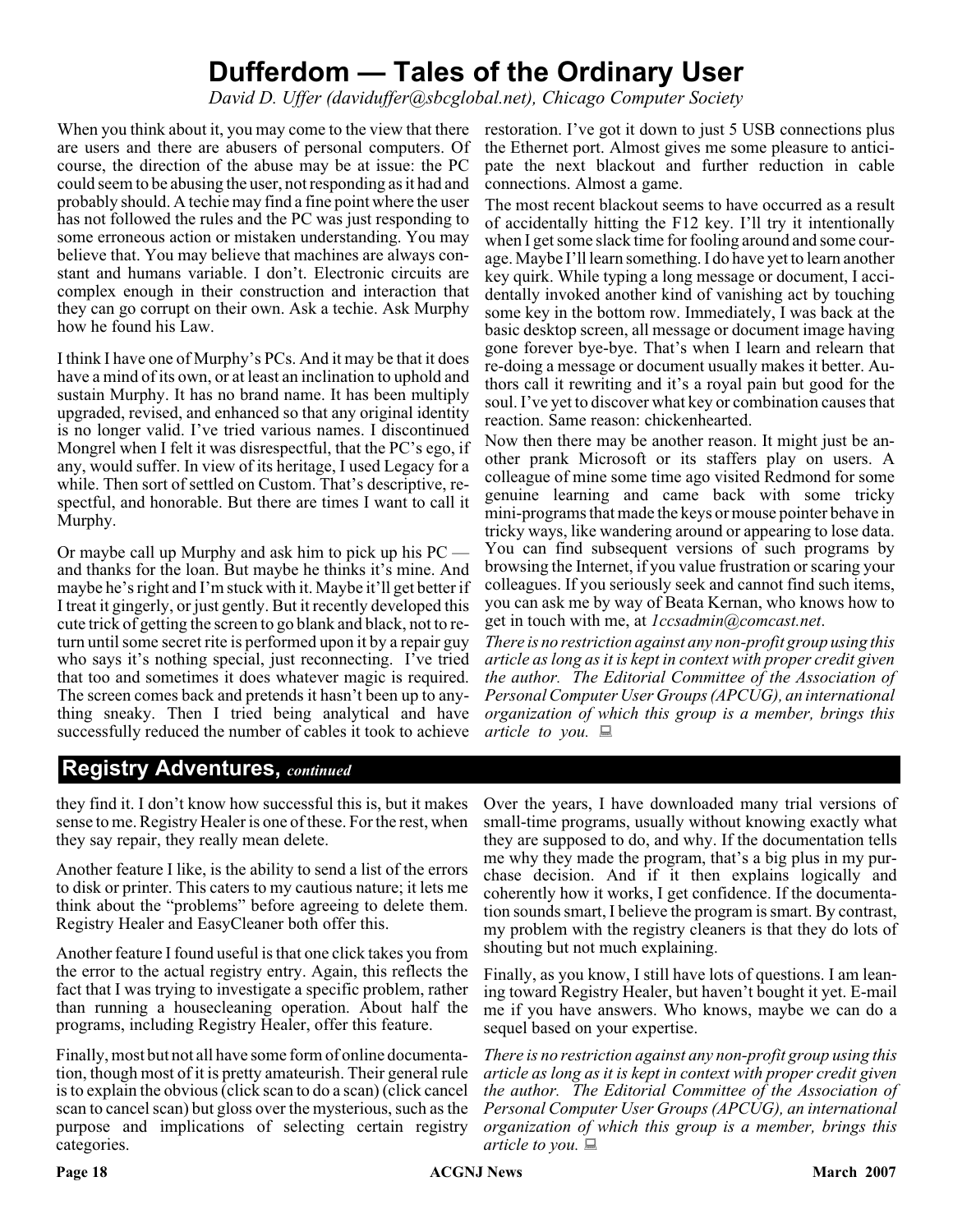### **SIG News**

#### **C/C++ Programming**

*Bruce Arnold (barnold@blast.net)*

#### *<http://www.blast.net/barnold>*

This group is devoted to programming languages in general and C, C++, and C++ for Windows programming in particular. Each month a small but hopefully useful program (complete with source code) is presented for discussion.

*February 20:* General Review of .NET Programs Covered Recently  $\Box$ 

#### **Macintosh Users**

*Keith Sproul (ksproul@noc.rutgers.edu)*

This group is no longer meeting, but Keith is still available to help Mac users via telephone or email.

#### **Web Dev**

This SIG is intended to be an open forum for all Website Development techniques and technologies, to encourage the study and development of web sites of all kinds. All languages will be considered and examined. Anyone interested please contact the Chairperson in charge. The current project is a CMS for the club. Anyone interested in starting a new project, come to the meeting and announce / explain. Provide as much detail as possible. One can also send projects to the ACGNJ Newsletter editor for inclusion in the next volume.

WebDev should be an all-encompasing development and examination forum for all issues, applications, OS, languages and systems one can use to build Websites. We currently have two Web dev languages .NET and Java as SIGs but the other langages and OS need to be investigated, examined and tested; Windows, Linux, UNIX, DEC, Vax, HP etc. Intel-PC, Motorola-MAC etc. Our next meeting March 14.  $\Box$ 

#### **DotNet**

*Jim Wong*

*<http://www.jimw.net/acgnj/>*

#### *Meetings are postponed until further notice.*

#### **Java**

*Mike Redlich (mike@redlich.net)*

#### *<http://www.javasig.org>*

The Java Users Group covers beginner, intermediate, and advanced level Java programming. Primary focus is on developing useful/practical applets and applications, but can include related topics such as Java I/O, JavaBeans, Reflection, object-oriented programming and software design issues. Meetings are held the second Tuesday of the month starting promptly at 7:30 PM.

*February 13*: Developing Amazon Web Services with Java. With ten services launched, Amazon Web Services provides developers access to inexpensive, scalable web-based business solutions and infrastructure. Amazon.com opened its technology and product vault in 2002, via Amazon Web Services, to allow developers the ability to construct powerful applications using the resources the company spent ten years and over \$2 billion developing. Jinesh Varia, Evangelist for Amazon Web Services, looks at real world examples of how developers have utilized Amazon Web Services' open APIs to develop exciting, profitable businesses. Jinesh will also demonstrate the newly launched Amazon Elastic Compute Cloud (Amazon EC2) which allows developers to build a virtual computing environment in minutes and only pay for computing usage. This session will also explore other innovative integrations of Amazon Web Services such as Amazon Simple Storage Service, Amazon Simple Queue Service, Amazon Mechanical Turk.

#### **Online Auction**

Bill Brown (onlineauction  $(\partial \alpha)$  acgniorg)

Due to overwhelming response to a seminar held on April 7, the membership decided to form a permanent group. The group will meet on the *first and third Wednesdays of the month*.

These are the eight topics for discussion. We will cover all types of online auctions, as members chose. The general format of the meetings will be from 7:30 to 10 PM. The first 45 minutes will be to discuss the topic for the evening. A short break will be taken, the remainder of the time will be for specific questions to the topic followed by general questions and bull session. During the entire time, online presence will be established and examples will be given on screen.

1. Getting Started: Different Auctions Registering. Buyer account, sellers account Navigating websites.

2. Buying and selling. An overview of searching, sniping, snuffing.

3. Finding things to sell Gnoming, Clearance, Bargain Bins, Flea Markets, Garage Sales, Solicitation

4. Listing an item. Choosing a category, Setting a Price. Buy it now strategies

- 5. Maintaining your sales. Revising and re-listing.
- 6. Collection and payment follow ups.
- 7. Packaging, shipping, Inventory management.
- 8. Going further. Ebay express, stores  $\Box$

*March 13:* To be determined  $\Box$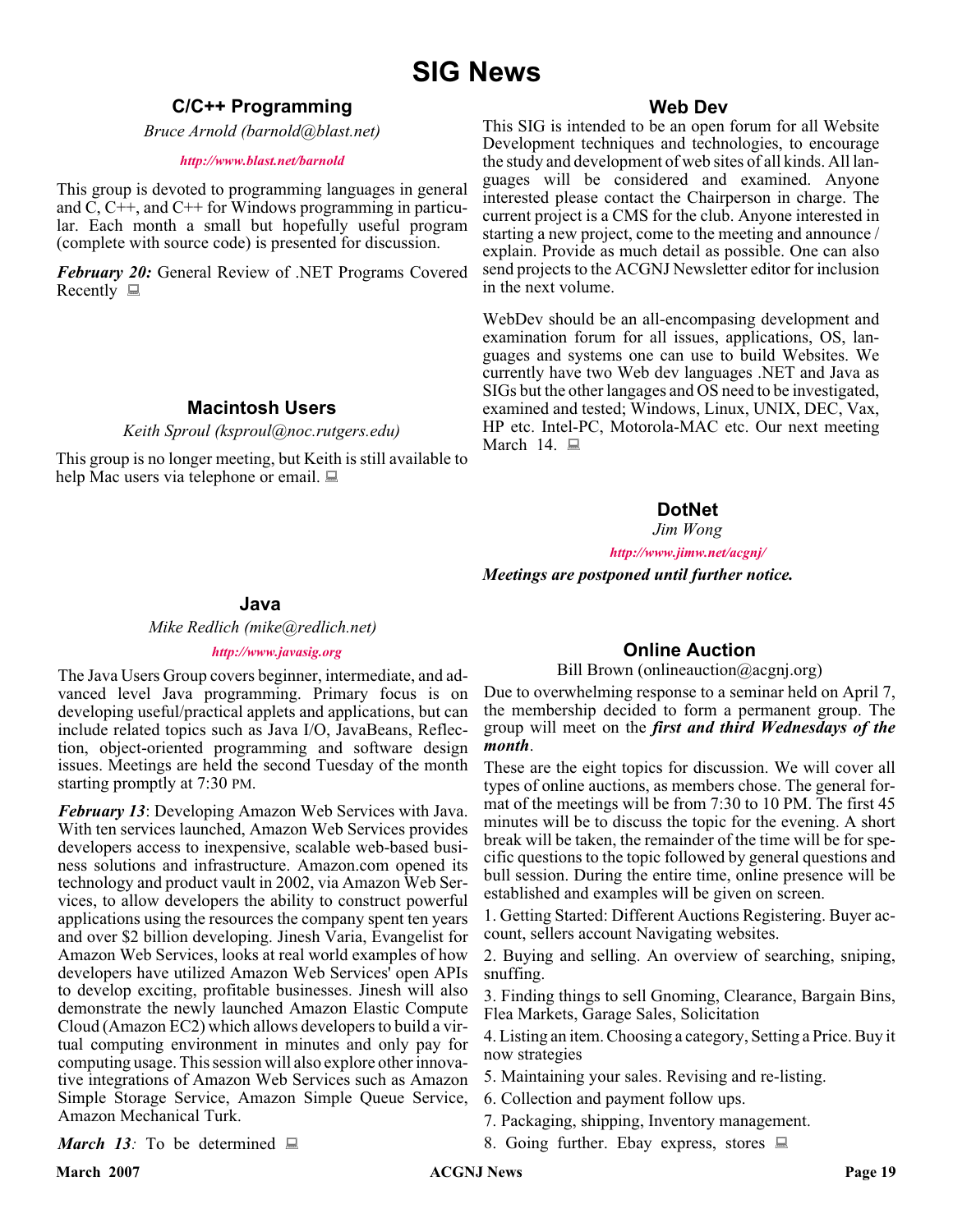#### **PHP?**

Anyone interested in a new PHP SIG (Interpreted Script Programming Language), please get in touch with John Raff (*[jraff@comcast.net](mailto:jraff@comcast.net)*). PHP is a widely-used general-purpose scripting language that is especially suited for Web development and can be embedded into HTML. If you are new to PHP and want to get some idea of how it works, try the introductory tutorial (*<http://us2.php.net/tut.phpv>*).

#### **Genealogy**

*Frank Warren (kb4cyc@webwarren.com)*

#### *<http://www.webwarren.com/kb4cyc/gensig.shtml>*

Genealogy SIG is for genealogists interested in computers and computer users interested in genealogy, and is a forum to assist members in furtherance of both endeavors. Meetings usually focus on genealogy more than on computers. We meet at 8 PM on the fourth Thursday of the month, but we do not meet in November or December. In addition to our Web page, we also have an electronic mailing list. Messages to the list should be addressed to *gensig@webwarren.com*. To subscribe, include the line "subscribe gensig" in the body of the message. *Next meeting March 22*

#### **Layman's Forum**

*Matt Skoda (som359@aol.com)*

*<http://www.acgnj.org/groups/laymans.html>*

*We meet on the second Monday of the month* (no meetings in July and August) to discuss issues of interest to novice users or those who are planning to get started in computing. Watch our Web page for updates and announcements.  $\Box$ 

#### **NJ Gamers**

*Gregg McCarthy (greggmc@optonline.net)*

*<http://www.NJGamers.com>*

*[www.lanparty.com](http://www.lanparty.com)*

**The next Friday Night Frag will be March 9, 6 p.m. to Saturday 12 noon — 18 hours for 5 bucks!**

BYOC - Bring your own computer

BYOF - Bring your own food.

and if you don't like sitting on metal chairs... BYO chair!

#### **FireFox Activity**

*Firefox@acgnj.org*

This SIG is intended to be an open forum for **all** FireFox and Mozilla techniques and technologies, to encourage the study and development of web sites of all kinds. All the browsers will be considered and examined. Meeting third Monday of the month at 7 PM.

The first meeting of the FireFox Activity was led by David McRitchie to discuss, argue and kick around many concepts and ideas. Web2 is definitely in the mix. All are encouraged to "think out of the box" about new web site design. All members and guests are invited to check out the design concepts and voice their opinion.  $\Box$ 

#### **Investing**

*Norm Wiss (cut.up@verizon.net)*

#### *[http://www.acgnj.org/groups/sig\\_investment.html](http://www.acgnj.org/groups/sig_investment.html)*

The Investment SIG continues with presentations on how to use analysis programs TC2000 and TCNet. Large charts are presented on our pull down screen and illustrate the application of computer scans and formulas to find stocks for profitable investments. Technical analysis determines buy points, sell points and projected moves. Technical analysis can also be used on fundamentals such as earnings, sales growth, etc. *Our next meeting: March 8.*

#### **LUNICS (Linux/Unix)**

*Andreas Meyer (lunics@acgnj.org)*

#### *<http//www.acgnj.org/groups/lunics.html>*

LUNICS is a group for those who share an interest in Unix and similar operating systems. While we do quite a bit with Linux, we've also been known to discuss Solaris and BSD too. We generally meet on the first Monday of the month at 8 PM at the Scotch Plains Rescue Squad. See the web page for directions and more information. *Next meeting March 5.*

#### **Window Pains**

*John Raff (jraff@comcast.net)*

#### *<http://www.acgnj.org/groups/winpains.html>*

This meeting is a combination of the older PC Symposium, PC User Group and Random Access Session which are now defunct. The intent is to provide the members with Windows oriented application discussions both Microsoft and Linux style. The presentation will be directed toward the more heavy technological level of attendee, although newbies are welcomed.

*March 16*: Overview of Podcasting

*April*: No meeting

*May*: How to Hookup Wireless Peripherals, by Mark Douches  $\Box$ 

#### **Main Meeting**

*<http://www.acgnj.org/groups/mainmeet.html>*

*Evan Williams (nhpressgo@blast.net)*

*March 2*: VoIP Overview, Vonage

*April*: Cool Web Sites by Paul Natanson ■

#### **Best Choice Investment Activity**

*Norm Wiss (cut.up@verizon.net)*

*[http://www.acgnj.org/groups/sig\\_bcinvest.html](http://www.acgnj.org/groups/sig_bcinvest.html)*

This is a new event to ACGNJ. They will be using the Best Choice software for real-time trading. This new investing group had been previously meeting in South Amboy and has been in existence for almost a year. They are expected to join ACGNJ as members. *The group meets the first and third Tuesday of the month from 10:30 AM to 2:30 PM* at the Scotch Plains Rescue Squad building.  $\Box$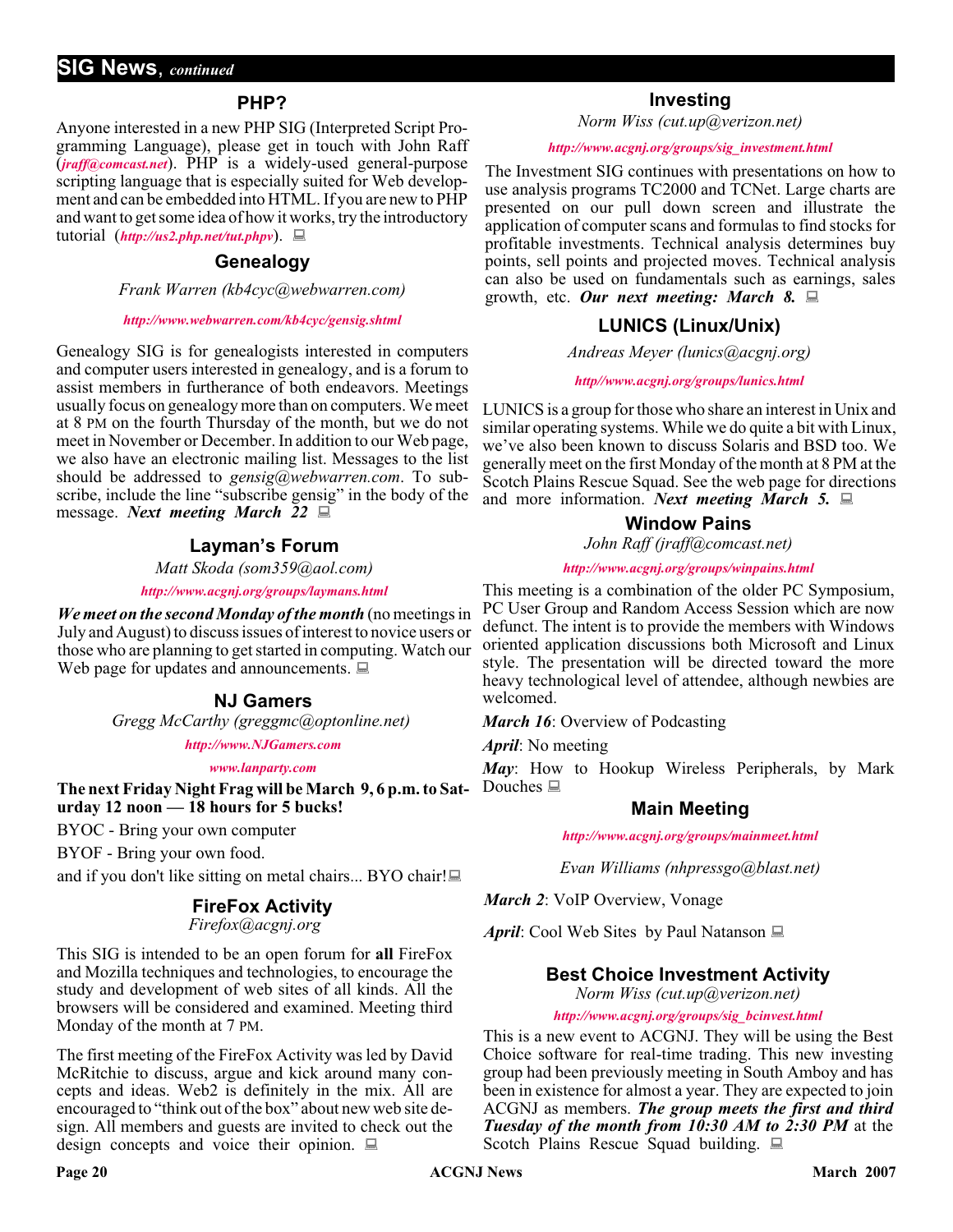### **Guru Corner**

*Jo-Anne Head (tinarock@aol.com)*

#### **Discount Computer Magazine Price List**

**As described by the DealsGuy**

| If you need help with any of the technologies listed below,                        |                                         |                       | $1 \, yr$                                                                                                                |       | $2 \text{ yr}$ 3 yr |       |
|------------------------------------------------------------------------------------|-----------------------------------------|-----------------------|--------------------------------------------------------------------------------------------------------------------------|-------|---------------------|-------|
| you can call on the person listed. Please be considerate and<br>call before 10 PM. |                                         | <b>Computer Games</b> | \$10.95                                                                                                                  | 20.95 | 29.95               |       |
|                                                                                    | <b>Hardware</b>                         |                       | <b>Computer Gaming World</b>                                                                                             | 14.95 | 28.95               | 41.95 |
|                                                                                    | <b>Scott Vincent</b><br><b>Software</b> | 973-539-8169          | Computer Shopper1                                                                                                        | 16.97 | 32.95               | 47.95 |
| <b>HTML</b>                                                                        | Jo-Anne Head                            | 908-769-7385          | Dr. Dobbs Journal                                                                                                        | 15.95 | 30.95               |       |
|                                                                                    | Mike Redlich                            | 908-246-0410          | Mac Addict                                                                                                               | 10.97 |                     |       |
| <b>CSS</b>                                                                         | Jo-Anne Head                            | 908-769-7385          | Mac Home Journal                                                                                                         | 15.97 | 29.97               |       |
|                                                                                    | Frank Warren                            | 908-756-1681          | Mac World                                                                                                                | 12.95 |                     |       |
| ColdFusion                                                                         | Jo-Anne Head                            | 908-769-7385          |                                                                                                                          |       |                     |       |
| Java                                                                               | Mike Redlich                            | 908-246-0410          | Maximum PC                                                                                                               | 9.95  | 18.95               | 27.95 |
| $C++$                                                                              | <b>Bruce Arnold</b>                     | 908-735-7898          | Microsoft System Journal                                                                                                 | 21.95 | 39.95               |       |
|                                                                                    | Mike Redlich                            | 908-246-0410          | PC Gamer                                                                                                                 | 12.95 |                     |       |
| <b>ASP</b>                                                                         | Mike Redlich                            | 908-246-0410          |                                                                                                                          |       |                     |       |
| Perl                                                                               | John Raff                               | 973-560-9070          | PC Magazine (22/44/66 Issues)                                                                                            | 25.97 | 48.95               | 68.95 |
|                                                                                    | Frank Warren                            | 908-756-1681          | PC World                                                                                                                 | 16.95 |                     |       |
| <b>XML</b>                                                                         | Mike Redlich                            | 908-246-0410          | Wired                                                                                                                    | 6.00  | 12.00               | 17.00 |
| e-Commerce                                                                         | Rick Elbanna                            | 800-323-7575          | These prices are for new subscriptions and renewals. All or-                                                             |       |                     |       |
| Genealogy                                                                          | Frank Warren                            | 908-756-1681          | ders must be accompanied by a check, cash or Money Order.                                                                |       |                     |       |
| Networking                                                                         | <b>Scott Vincent</b>                    | 973-539-8169          | Make payable to Herb Goodman, and mail to:                                                                               |       |                     |       |
| Home Automation                                                                    | Charlie Huffsmith                       | 732-549-1734          |                                                                                                                          |       |                     |       |
|                                                                                    | Frank Warren                            | 908-756-1681          | Herb Goodman, 8295 Sunlake Drive, Boca Raton,                                                                            |       |                     |       |
|                                                                                    | <b>Operating Systems</b>                |                       | FL 33496                                                                                                                 |       |                     |       |
| WindowsNT                                                                          | <b>Scott Vincent</b>                    | 973-361-5793          | Telephone: 561-488-4465, e-mail: hgoodman@prodigy.net                                                                    |       |                     |       |
| Windows95                                                                          | Rick Elbanna                            | 800-323-7575          | Please allow 10 to 12 weeks for your magazines to start. For                                                             |       |                     |       |
| Windows98                                                                          | Rick Elbanna                            | 800-323-7575          | renewals you must supply an address label from your pres-                                                                |       |                     |       |
| Windows3.1                                                                         | <b>Ted Martin</b>                       | 732-636-1942          | ent subscription to insure the correct start of your renewal.                                                            |       |                     |       |
|                                                                                    | Charlie Huffsmith<br><b>Macintosh</b>   | 732-549-1734          | As an extra service I will mail a renewal notice about 4<br>months prior to their expiration date. I carry more than 300 |       |                     |       |
| Mac O/S                                                                            | Keith Sproul                            | $(732)$ 821-4828      | titles at excellent prices — email for prices. $\Box$                                                                    |       |                     |       |

### **ACGNJ MEMBERSHIP APPLICATION**

Sign up online at http://www.acguj.org/membershipApplication.html and pay dues with PayPal.

|                 |                                          |                                                                                   | Dues |                |                |                       |
|-----------------|------------------------------------------|-----------------------------------------------------------------------------------|------|----------------|----------------|-----------------------|
|                 | <b>US/CANADA</b>                         | <b>FAMILY OF MEMBER</b>                                                           |      | <b>FOREIGN</b> | <b>STUDENT</b> | <b>SENIOR CITIZEN</b> |
| 1 Year          | \$25                                     | (No Newsletter)<br>\$10                                                           |      | \$55           | \$20           | (Over 65)<br>\$20     |
| 2 Years         | \$40                                     |                                                                                   |      |                |                |                       |
| 3 Years         | \$55                                     |                                                                                   |      |                |                | \$45                  |
|                 | Mail this application and your check to: | AMATEUR COMPUTER GROUP OF NEW JERSEY, INC., P.0. BOX 135, SCOTCH PLAINS, NJ 07076 |      |                |                |                       |
|                 |                                          | ■ New Member Renewal                                                              |      | Address Change |                |                       |
| First Name      |                                          |                                                                                   |      | Last Name      |                | Phone                 |
| Mailing Address |                                          |                                                                                   |      |                |                | E-Mail                |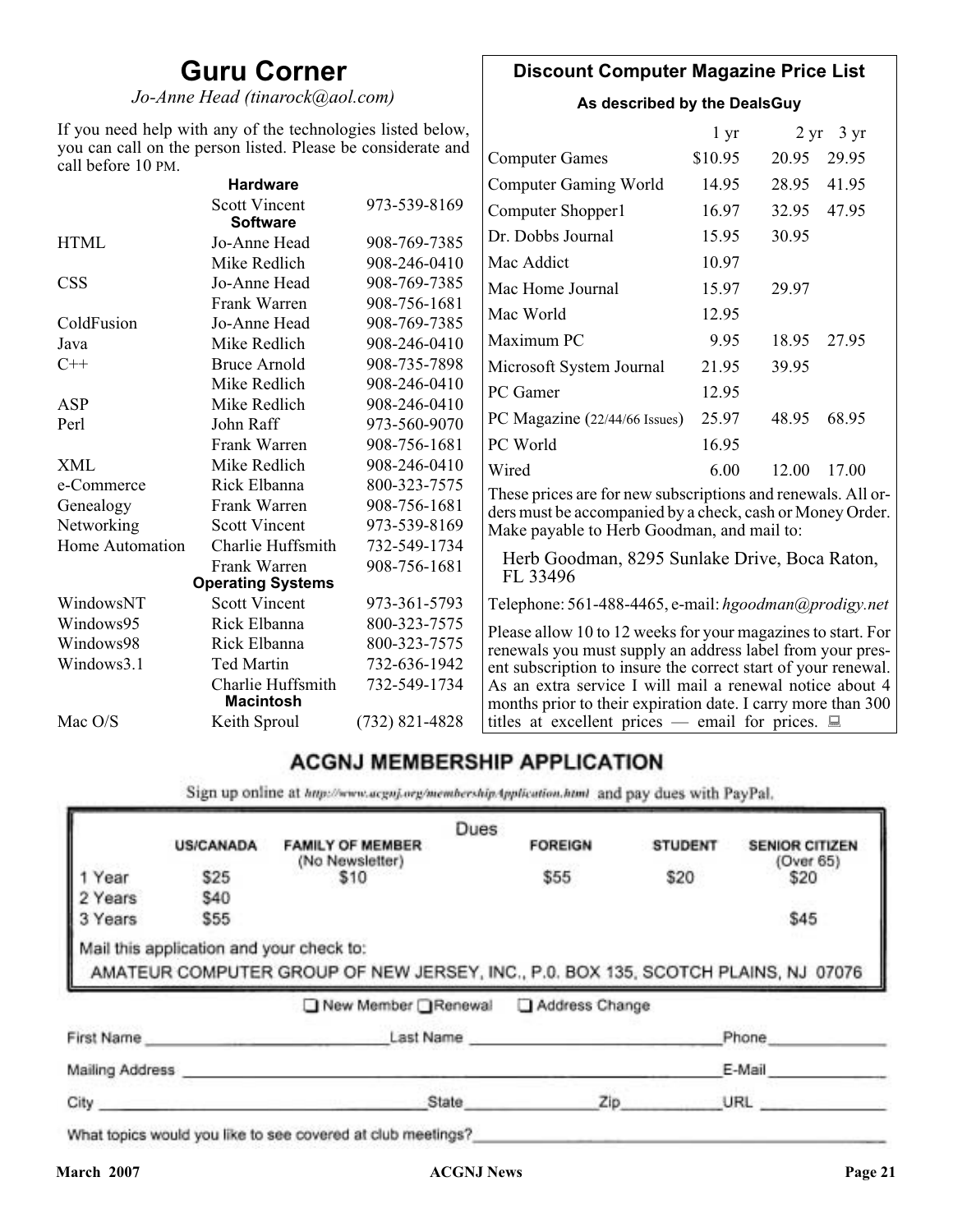| <b>Other Local Computer Groups</b>                                                                                                                                             |                                                                                                                                                    |                                                                                                                                                                                                                                                                                                                         |  |  |  |
|--------------------------------------------------------------------------------------------------------------------------------------------------------------------------------|----------------------------------------------------------------------------------------------------------------------------------------------------|-------------------------------------------------------------------------------------------------------------------------------------------------------------------------------------------------------------------------------------------------------------------------------------------------------------------------|--|--|--|
| <b>Princeton Macintosh User Group:</b> 7:15 pm 2nd<br>Tuesday, Jadwin Hall, A-10, Washington Rd,<br>Princeton, $(609)$ 252-1163, www.pmug-nj.org                               | NY/NJ/CT Relational Database User Group:<br>Corporate and independent users. (212) 839-0125                                                        | <b>New York PC:</b> 3rd Thurs, 7 pm, PS 41, 116 W<br>11th St. For info call hotline, (212) 533-NYPC,<br>http://www.nypc.org                                                                                                                                                                                             |  |  |  |
| <b>Computer Education Society of Philadelphia:</b><br>Meetings & Workshops at Jem Electronics, 6622<br>Castor Ave, Philadelphia PA. www.cesop.org/                             | Brookdale Computer Users Group: 7 pm, 3rd<br>Friday, Brookdale Community College, Bldg<br>MAN Rm 103, Lincroft NJ. (732)-739-9633.<br>www.bcug.com | NJ Macintosh User Group: 8 pm, 3rd Tuesday,<br>Allwood Branch Library, Lyall Rd, Clifton NJ.<br>$(201) 893 - 5274$ http://www.njmug.org.                                                                                                                                                                                |  |  |  |
| PC User Group of So. Jersey: 2nd Mon., 7 pm,<br>Trinity Presb. Church, 499 Rt 70 E, Cherry Hill,<br>NJ. L. Horn, (856) 983-5360<br>http://www.pcugsj.org                       | Hunterdon Computer Club: 8:30 am, 3rd Sat,<br>Hunterdon Medical Center, Rt 31, Flemington NJ.<br>www.hunterdoncomputerclub.org. (908)<br>995-4042. | NY Amateur Computer Group: 2nd Thurs, 7<br>pm, Rm 806 Silver Bldg, NYU, 32 Waverly Pl,<br>NYC http://www.nyacc.org                                                                                                                                                                                                      |  |  |  |
| Morris Micro Computer Club: 2nd Thurs., Bill<br>Traywick, (201) 635-5393                                                                                                       | Central Jersey Computer Club: 8 pm, 4th Fri-<br>day, Rm 74, Armstrong Hall, Trenton St. College.<br>Rich Williams, (609) 466-0909.                 | NJ PC User Group: 2nd Thurs, Monroe Rm at<br>Wyckoff Public Library, 7 pm. Maureen Shannon,<br>$(201)$ 853-7432, www.njpcug.org                                                                                                                                                                                         |  |  |  |
| <b>Philadelphia Area Computer Society: 3rd Sat, 12</b><br>noon Main Meeting, groups 8 am-3 pm. Upper<br>Moreland Middle School, Hatboro PA. (215)<br>842-9600. www.pacsnet.org | Fairlawn Computer Club: Last Monday,<br>Fairlawn Senior Citizen Center. Joe Mathias<br>(fair, lawn, computer, club@juno.com)                       | Princeton PC Users Group: 2nd Monday,<br>Lawrenceville Library, Alt Rt 1 & Darrah Lane,<br>Lawrenceville, Paul Kurivchack (908) 218-0778,<br>http://www.ppcug-nj.org<br>Workshap Hands-On: 2 PM to Midnight on last Saturday of the month First United Methodist Church Church and Atlantic Streets (one mile from GSP) |  |  |  |

P.M. to Midnight on last Saturday of the month. First United Methodist Church, Church and Atlantic Streets exit 117A), Aberdeen NJ. Bring your project, computer and extension cord. For information call Burke Mawby, (908) 566-7445.

# **Classified**

**FREE TO MEMBERS**. Use our classified ads to sell off your surplus computer stuff. Send copy to Classified, ACGNJ NEWS, P.O. Box 135, Scotch Plains NJ 07076 or e-mail to the editor, *bdegroot@ptd.net*. Classified ads are free to members, one per issue. Non-members pay \$10. Send check payable to ACGNJ Inc. with copy. Reasonable length, please. Deadline: 1st of preceding month. (For example, April 1 for May issue.)



Member of

Personal Computer User Groups

#### **Radio and TV Programs**

**Computer Radio Show**, WBAI 99.5 FM, NY, Wed. 8-9 p.m.

**Software Review,** The Channel, Saturday  $10-10:30$  p.m.

**On Computers**, WCTC 1450 AM, New Brunswick, Sunday 1-4 p.m. To ask questions call (800) 677-0874.

**PC Talk**, Sunday from 8 p.m. to 10 p.m., 1210 AM Philadelphia. 1800-876-WPEN, Webcast at *<http://www.pctalkweb.net>*.

#### **MarketPro Shows**

*<http://www.marketpro.com/>*

**June 3-4**: NJ Convention Center, Edison

*<http://www.apcug.net>*

**June24-25**, Meadowlands Expo Center Secaucus

#### **Directions to Meetings at Scotch Plains Rescue Squad, 1916 Bartle Ave., Scotch Plains NJ**

#### **From New York City or Northern New Jersey**

Take Route 1&9 or the Garden State Parkway to US 22 Westbound.

#### **From Southern New Jersey**

Take Parkway north to Exit 135 (Clark). Stay on left of ramp, follow circle under Parkway. Bear right to Central Avenue; follow to Westfield and under RR overpass. Left at light to North Avenue; follow to light in Fanwood. Right on Martine (which becomes Park Ave). Right on Bartle Ave in middle of shopping district.Scotch Plains Rescue Squad (2-story brick) is located on the right. Do not park in the row next to the building — you'll be towed.

#### **From I-78 (either direction)**

Take exit 41 (Scotch Plains); follow signs to US 22. Turn right at mile past Terrill Road and immediately past the overpass. Exit onto light at bottom of hill and use overpass to cross Rt. 22. Follow US 22 Park Avenue South and follow the directions above to the Rescue Westbound directions.

#### **From US 22 Westbound**

Territors

 $178$ 

Borle Ave

Scotch Pigins

Rescue Sound

Exit at Park Avenue, Scotch Plains after McDonalds on the right, diagonally opposite Scotchwood Diner on the left, immediately before the overpass. After exiting, turn left at the light and use overpass to cross US 22. Bear right at bottom of ramp to continue south on Park Avenue. Turn left at the second light (a staggered intersection). Scotch Plains Rescue Squad (2-story brick) is on the right. Do not park in the row next to the building — you'll be towed. We meet on the second floor, entering by the door at the right front of the building.

Amold Auditorium

 $\sqrt{1.5.22}$ 

ш

Echo

Queen Diner

Garden State Park

**Ext1 135** 

#### **From Western New Jersey**

Take US 22 Eastbound to the Park Avenue exit. The exit is about a Squad building.  $\Box$